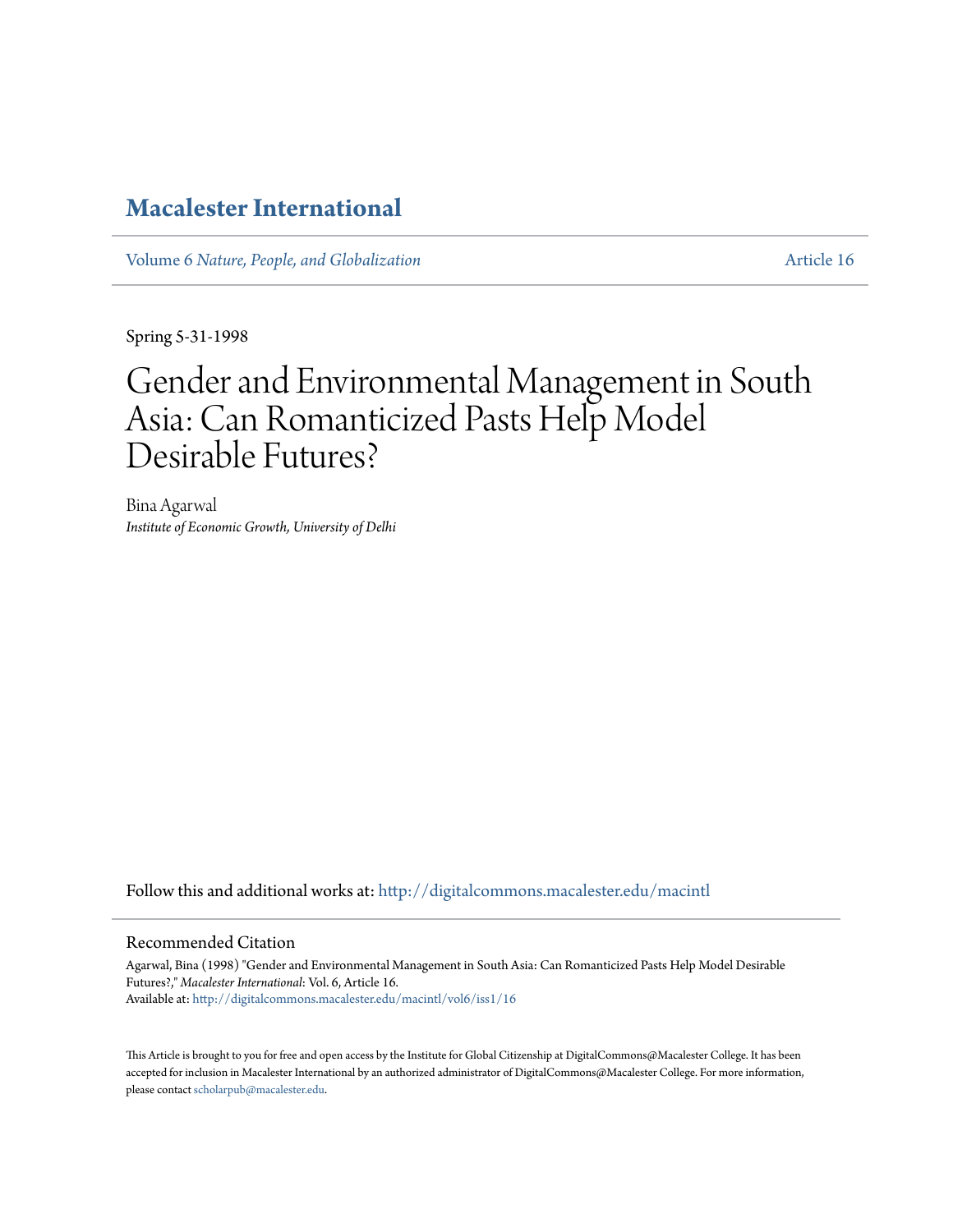# **GENDER AND ENVIRONMENTAL MANAGEMENT IN SOUTH ASIA: Can Romanticized Pasts Help Model Desirable Futures?**<sup>1</sup>

Bina Agarwal

#### **I. Introduction**

The state of the environment is of global concern today. But the nature of environmental problems and their implications vary. In developing countries, especially those with large rural populations, nonprivatized natural resources such as forests and village commons (VCs) have a special importance, since these are critical sources of livelihood and basic necessities for many people. They provide a diverse range of products for daily use (fuelwood, fodder, small timber, thatching for roofs, medicinal herbs, etc.) as well as raw materials needed for subsistence farming (green manure, fodder for cattle, and so one). Several million people depend wholly or mostly on nontimber forest products for a living. Forests also contribute to rural livelihoods through the role they play in replenishing groundwater supplies and preventing soil erosion.

Although all rural households depend on communal resources in various ways, poor households with little or no private land are especially dependent. In India, for instance, in the mid-1980s, landless households collected from the local commons some 90 percent of their firewood (a fuel that provides 65 percent or more of domestic energy in large parts of the rural North) and depended on the commons for 69 – 89 percent (varying by region) of their grazing needs, compared with the relative self-sufficiency of landed households.<sup>2</sup>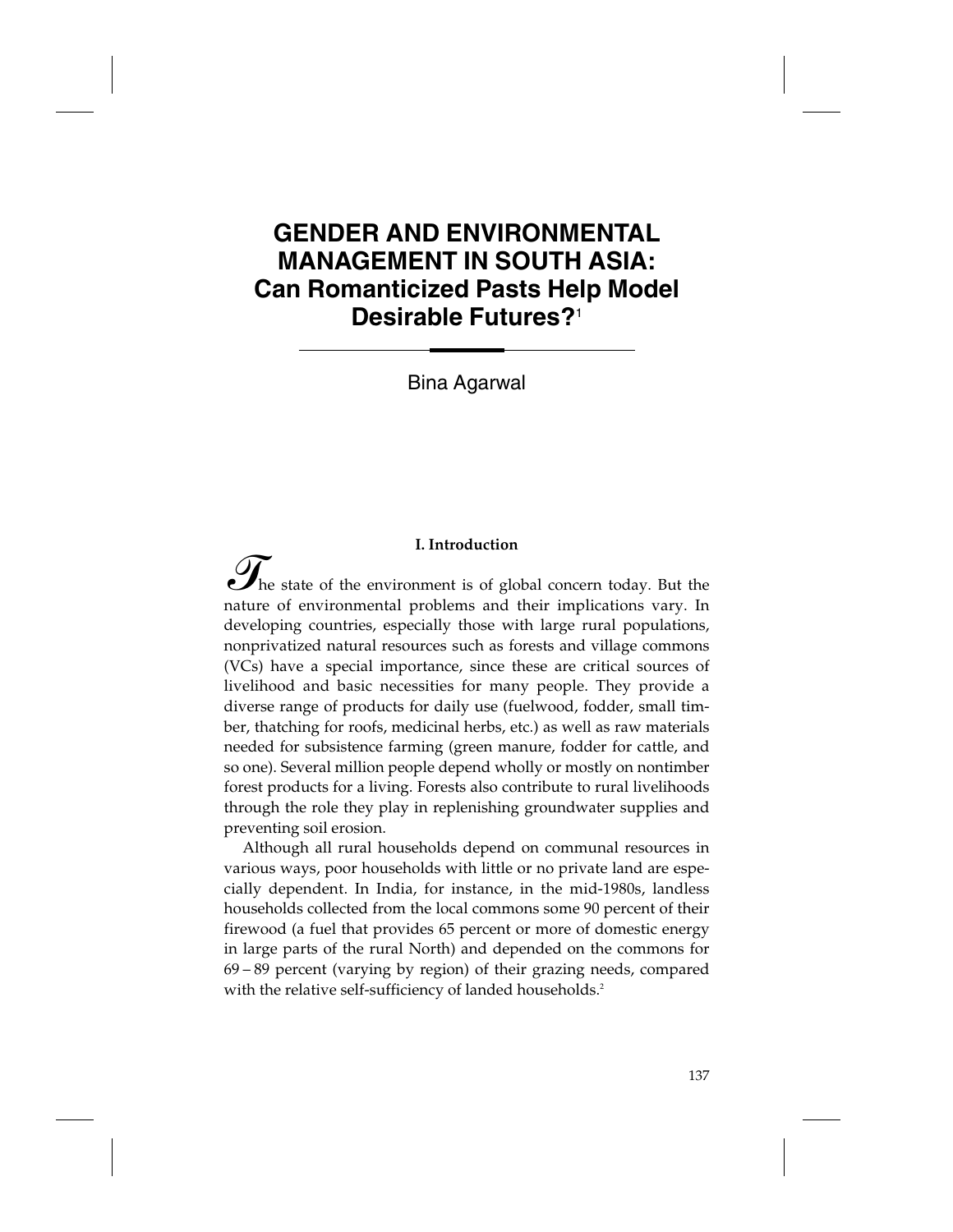But within poor households, women's dependence on these resources is especially high for several reasons:

- There is a gender division of labor: it is women and female children who do much of the gathering and fetching of forest produce, especially fuelwood and other nontimber products.
- Within the family there is an unequal gender distribution of basic resources controlled by men, including resources spent on healthcare, education, and, in some regions, food.3 Moreover, men in poor households are found to spend a significant percentage of their earnings on personal needs, while poor women are noted to spend their earnings almost entirely on basic family needs.4 Hence women's direct access to economic resources assumes importance for both female welfare and overall family welfare.
- Women have much less access than men to private property resources, especially land and assets. Thus, they are much more dependent on the commons in which traditionally they have had rights unmediated by men.

It is poor rural women (and female children) living in environmentally vulnerable regions—such as arid and semiarid zones—who are, therefore, the most affected by the ill-effects of environmental decline.

This decline has a long history, but it has been especially apparent over the past century. Within South Asia, for instance, forests cover only 5 percent of the geographic area in Pakistan, about 15 percent in Bangladesh, and 19.5 percent in India.<sup>5</sup> Over the years, the land under VCs has also fallen dramatically: in many states in India, it fell by 45 – 60 percent (varying by state) between 1950 and 1984.<sup>6</sup> In addition, there has been a substantial thinning out of what was earlier dense forest or rich pasture, with an associated fall in productivity and biodiversity.

Underlying this decline and degradation is a complex set of causes:<sup>7</sup> the expansion of area under agriculture and plantations, especially but not only during British colonial rule; the commercial exploitation of forests first by the colonial State to build ships, railways, etc., and subsequently for various uses in the postcolonial period; the agrarian consequences of large hydroelectric and irrigation projects; population growth; urban spread; the substantial privatization of village common land; crop production technologies that are soil- and water-depleting; and the erosion of community institutions that monitored village resource use. While there is no clear consensus of the relative importance of these factors, there is today a widespread recognition of an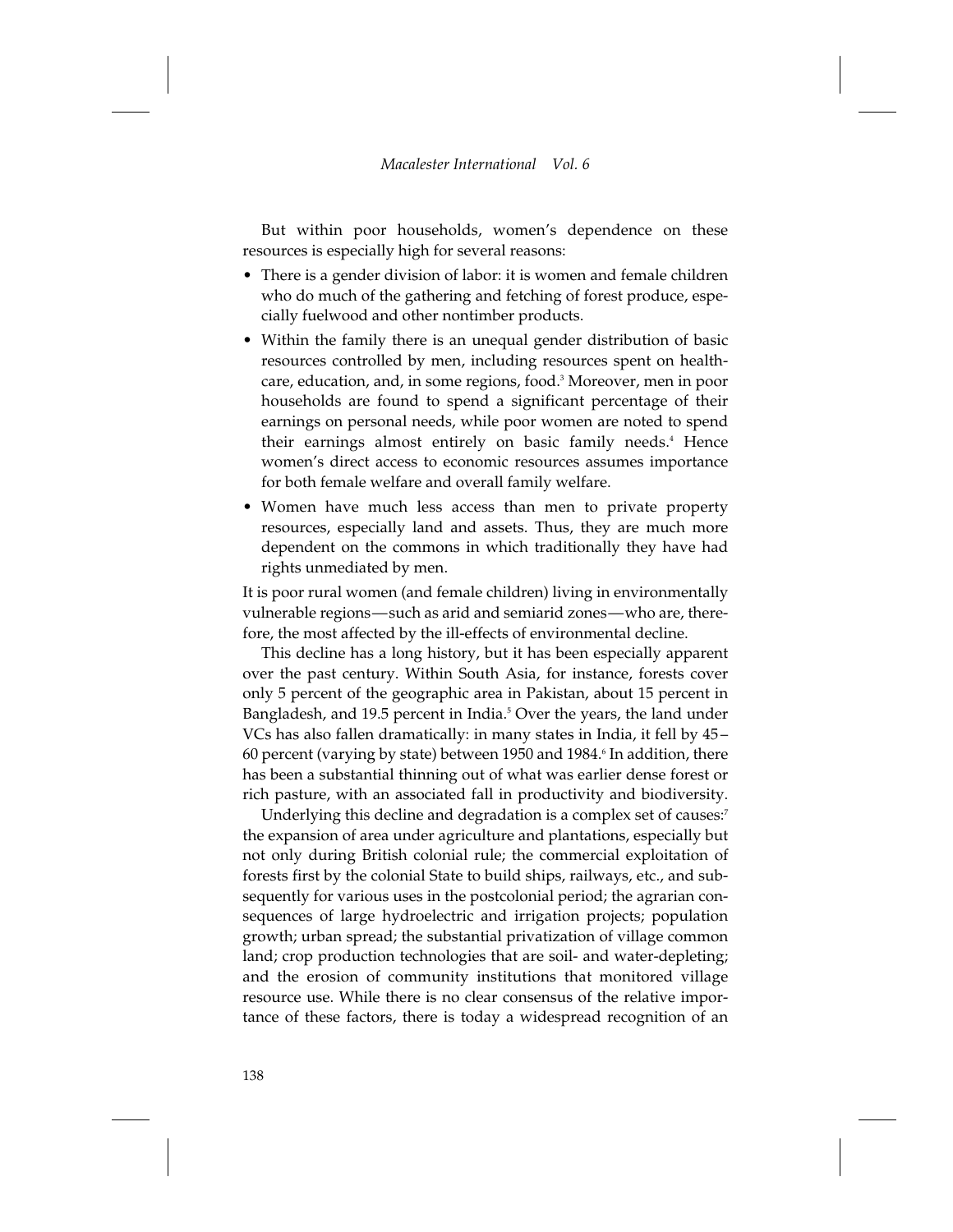environmental crisis that, especially in the rural context, is linked critically to the sustainability of livelihood systems.

Less widely recognized are the implications of this for poor rural women.8 With a decline in forests and VCs,

- There is often an increase in women's time and energy spent on firewood and fodder collection.
- Incomes tend to decline, with fewer items to gather, and less time available for crop cultivation, especially where women's labor is critical for the crops grown, or where the household is *de facto* female headed.
- Nutrition and health tend to be affected adversely by the fall in incomes and by the reduction in diet-supplemeting gathered items. Nutrition is also affected if firewood shortages lead women to economize by shifting to less nutritious foods that need less fuel to cook, or by missing meals altogether. While all household members can suffer in some degree from these adverse effects, women and female children are affected in greater measure, given the unequal sharing of resources for healthcare and food within households.
- There is a gradual erosion of knowledge of local plants and species, as the forests and commons, the basis of this knowledge, disappear. While rural women are by no means the sole repositories of this knowledge, they are often the significant bearers of information on particular items, such as various fuelwood-supplying species, fodder grasses, and food-related forest produce that cushions families under severe food shortage conditions.
- There is an undermining of local support networks, the social capital that women, in particular, build up and draw upon during economic crises. This occurs especially where communities get uprooted due to large-scale logging or large hydroelectric and irrigation works.

These gender-specific effects have been experienced, albeit in varying degrees, across South Asia. Attempts to find solutions, therefore, need to seriously consider both the class and gender dimensions of the problem. To what extent have they done so?

Most environmental writing and policy in South Asia, while recognizing the issue of class differences and the difficulties faced by poor households, engage little with the issue of gender inequality and how this might impinge centrally on the welfare, efficiency, and sustainabil-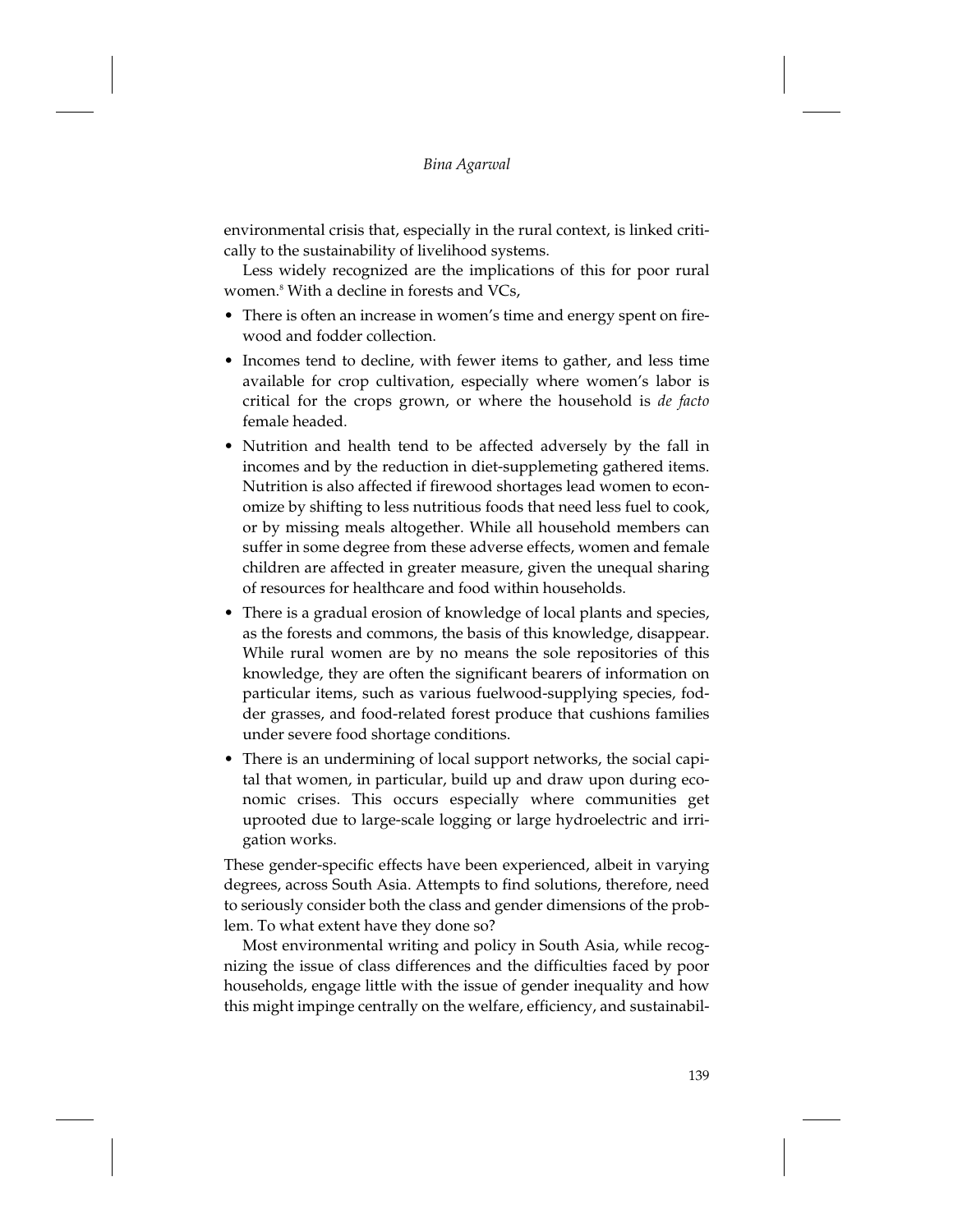ity of efforts toward environmental management. At best, there is an occasional mention of women's actual or potential role in environmental projects. Indeed, many are arguing for a strengthening or replication of traditional community institutions for local resource management, paying little attention to the unequal social relations especially unequal gender relations — these institutions typically embody. At the same time, a substantial parallel literature that claims global relevance and a significant feminist following — literature that has grown under the broad banner of "ecofeminism," with both Western and Indian variants<sup>9</sup>— also largely fails to correct this bias.<sup>10</sup> Why has this literature (some might even say movement) failed to serve as a corrective? To what extent can it so serve? It is important to probe this, since ecofeminism is becoming increasingly important in shaping agendas on women and the environment in international and national forums and among donor agencies.<sup>11</sup>

Below, I will (a) briefly outline the nature of interventions in environmental management in South Asia in recent years, as well as the thinking around reviving traditional institutional arrangements; (b) spell out some of the problems with ecofeminist premises that underlie the failure of ecofeminism to effectively challenge gender bias within mainstream environmentalism; (c) examine women's experience in emergent institutions of environmental management in rural South Asia today; and (d) outline how this experience helps to further challenge several ecofeminist assumptions. In conclusion, I will touch on some of the processes necessary to initiate change in a more genderequal direction.

# **II. Changing Approaches to Environmental Management**

In South Asia, State recognition of the environmental and livelihood crisis associated with the decline of forests and commons was slow, and responses initially took the form of top-down tree-planting programs initiated in the mid- to late 1970s. These involved both direct planting by the State and encouraging private farmers ("farm forestry") and village communities to plant. Although promoted under the banner of "social forestry," much of what the State directly planted consisted of fast-growing commercial species such as eucalyptus (useful especially to the paper and rayon industries), rather than species that provide for the fuel, fodder, and small timber needs of local people. Undertaken on land that the villagers often used for mul-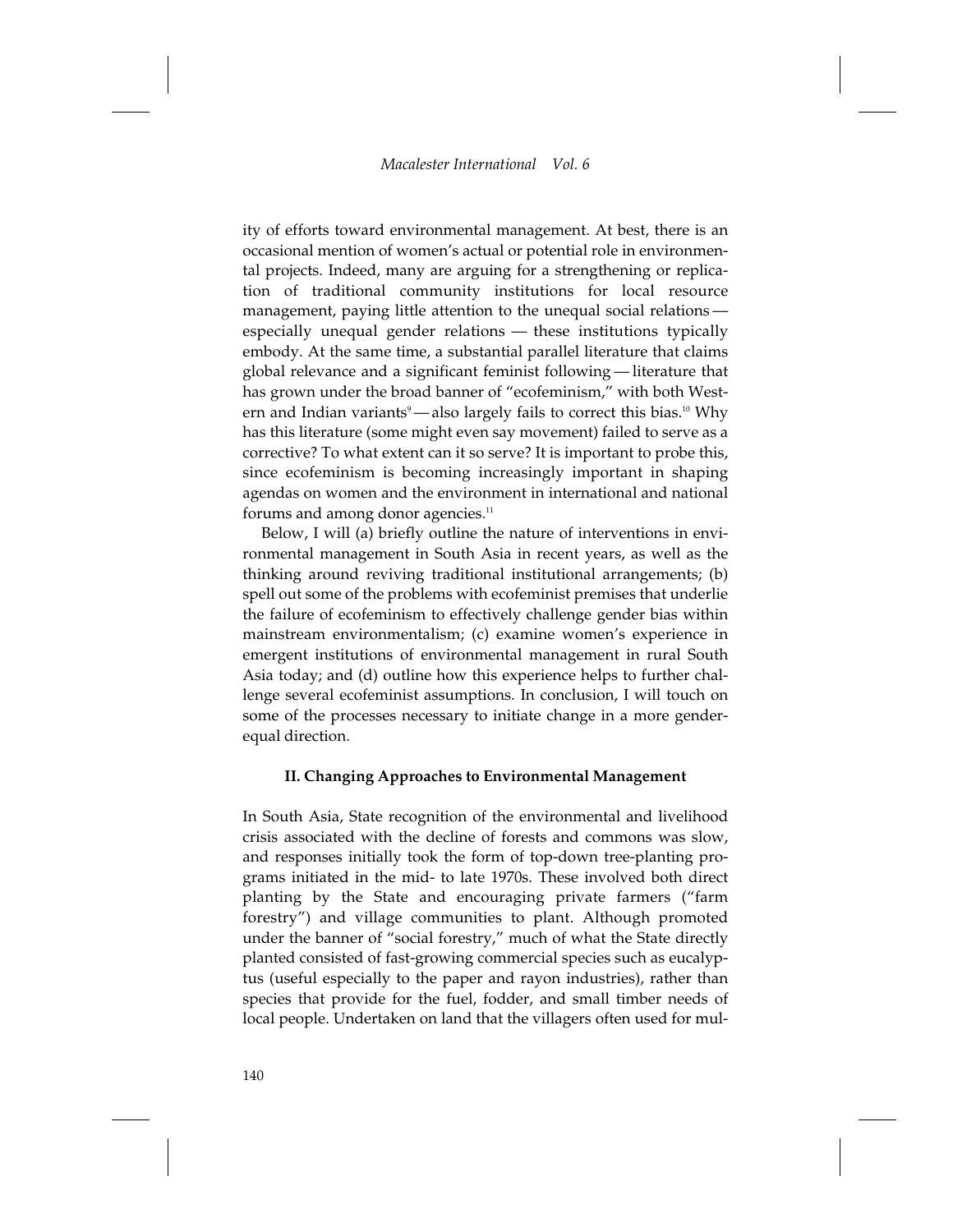tiple purposes and without any attempt to ensure their consent or participation, the schemes led to widespread local resistance (including villagers uprooting saplings) and had a high failure rate. It was not only that women were rarely consulted in such schemes (they were, at best, caretakers in tree nurseries with little say in the choice of species, etc.), but that there was usually little consultation even with male users of the commons. The State's attempts to promote tree planting by communities were similarly top-down and had little success, while farm forestry, which *was* successful in terms of tree survival, favored commercial trees for profit rather than species for domestic use.12 In particular, these schemes raised serious doubts about the ability of the State or of individual farmers to regenerate communal resources without a community-level stake and the involvement of user groups.

In contrast to State efforts were the more successful attempts by villagers themselves and by nongovernmental organizations (NGOs) in many parts of the country to protect the local resource base. Some of these were spontaneous initiatives by populations living in or near the forests, others took the form of popular movements such as Chipko (a movement catalyzed by villagers in the Himalayan hills in 1973 to protest against the commercial logging of their local forests), and a few were initiated by innovative forest officials as "joint" ventures involving both the community and the forest department. There was also a considerable push from environmental academics, activists, and journalists emphasizing the importance of local participation for successful environmental regeneration. As a result, today we are seeing an emerging consensus among scholars, governments, and NGOs that local resources should be managed by village communities.<sup>13</sup> But what shape should community institutions for environmental management take?

A number of influential environmental thinkers in South Asia favor the reviving or replicating of traditional community institutions on the assumption that the past constituted a period of ecological stability and social harmony. Termed by some as the "new traditionalists,"14 they represent the precolonial period as one of ecological and social balance, suffused with a conservation ethic grounded in religion or culture. Some even consider the entire period from 500 B.C. to A.D. 1860 as one of relative environmental stability, where caste and associated occupational divisions provided a nonconflictual basis for sharing resources.15 In that period, communal institutions for resource manage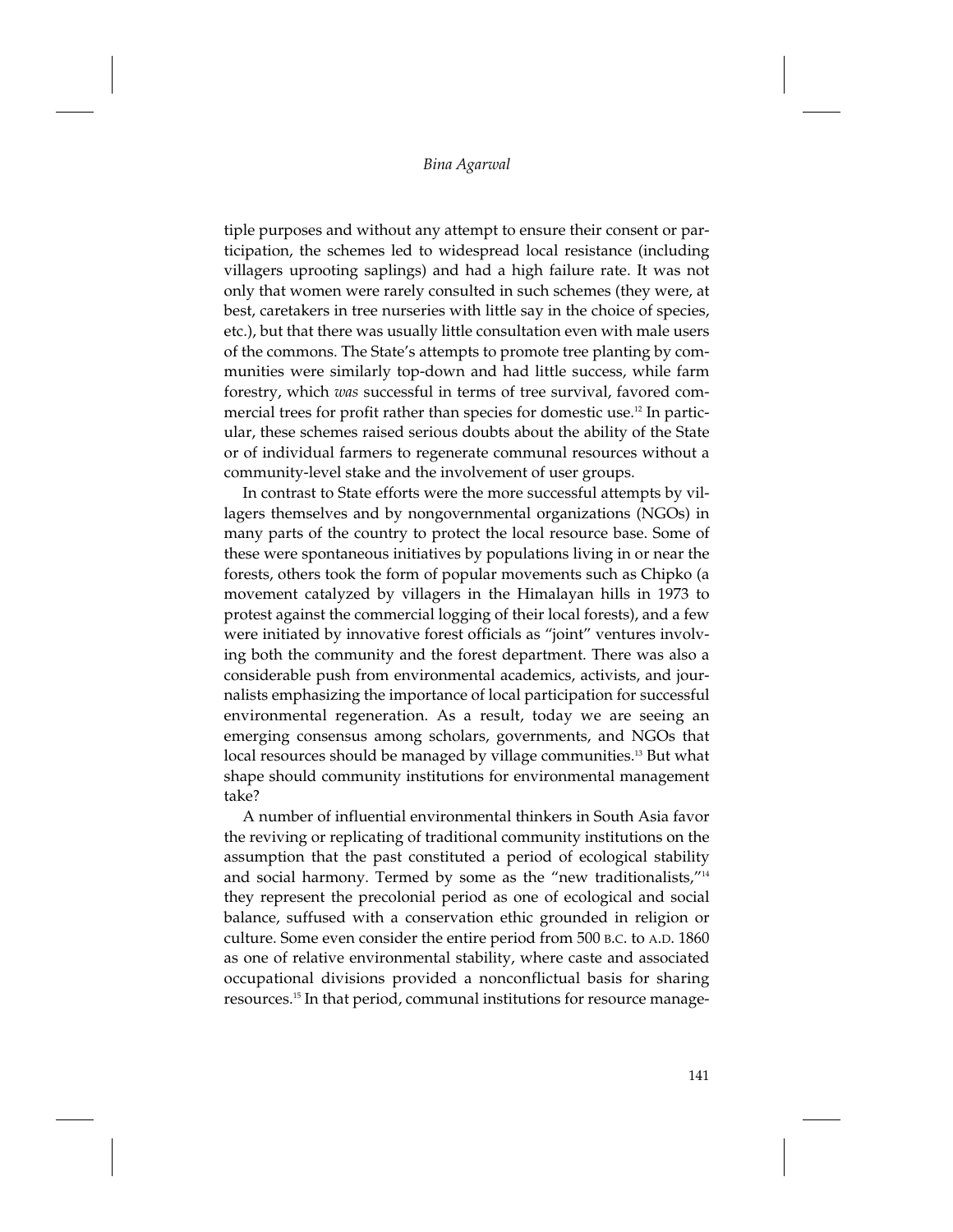ment are also assumed to have been a common feature.<sup>16</sup> All this, it is argued, was destroyed mostly by colonialism.

Existing evidence provides a very different picture. Undoubtedly, colonialism contributed to environmental decline, especially through large-scale logging for railways, shipbuilding, and plantations, and through State takeover of forests and communal land, which undermined community property rights and village institutions. But the precolonial period was far from one of ecological stability, given the growth in human and animal populations and spread of agriculture.<sup>17</sup> And although communal resource management institutions clearly did exist, there is little to suggest that these were widespread, nor can their erosion be attributed only to colonial policies. Socially, caste divisions were deeply oppressive for the lower castes, and caste- and classlinked violence against women was common.

Historical representation apart, what is especially problematic in this romanticization of the past is its uncritical prescriptive use.18 Moreover, the revivalist agenda is not confined to a few. According to Gadgil and Guha, in almost all parts of India, social activists of a range of ideological persuasions—"Gandhians, Marxists, and wholly apolitical social workers"—are seeking answers in and wanting to revive tra- $\text{dition}$ <sup>19</sup>

Notwithstanding and not denying the lessons tradition could offer on some counts, what is at issue here is the inegalitarian social relations and values that most traditional institutions embody. In the endorsement of such institutions, there is in fact a striking absence of discussion on their effect on social relations, especially gender relations. Equally, many of the community-based institutional arrangements that have emerged in recent years through the encouragement of governmental or nongovernmental bodies are found to be entrenching, even exacerbating, gender inequalities (as detailed later).

This neglect of gender in most environmental writing and policy continues, as noted, despite the growth of ecofeminist literature. In fact, rather than challenging the traditional view, the premises of ecofeminism tend (however unwittingly) to reinforce it, and thus provide support to institutions and practices that can sustain (or even increase) gender inequalities, as elaborated below.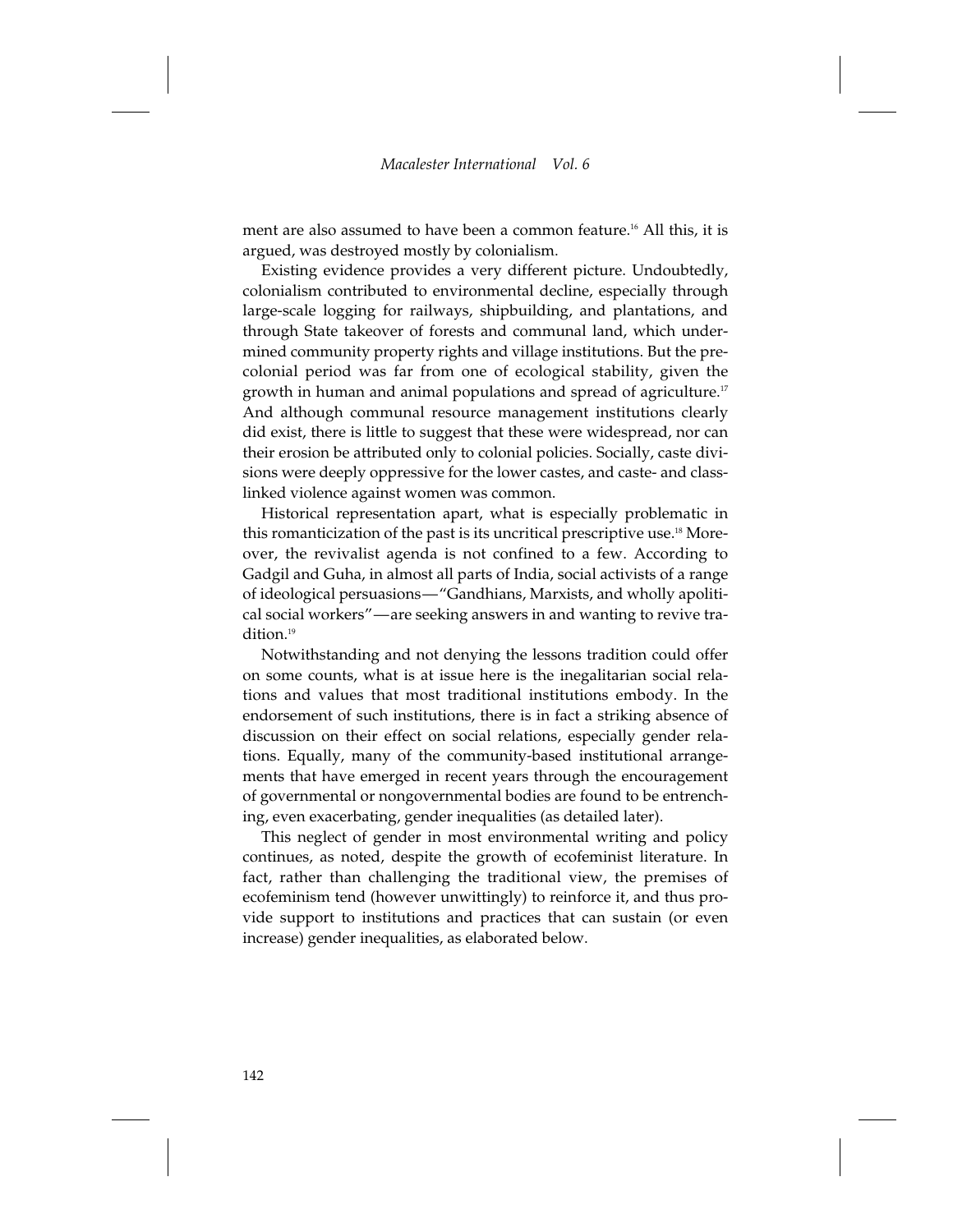#### **III. Ecofeminism: Problematic Premises**

Although ecofeminist discourse comprises several strands, these strands share many common features. Most emphasize that women have a special relationship with nature that gives them a particular stake in and a special ability to undertake environmental conservation. The domination of women and the exploitation of nature are seen as having historically emerged together from a common world-view. Women, it is argued, are identified (within patriarchal thought) with nature (=inferior) and men with culture (=superior). This link is seen to give women a special motivation to end the domination of nature and, by implication, their own subordination.

To change this, ecofeminism calls upon women and men to reconceptualize themselves, and their relationship to one another and to the nonhuman world, in nonhierarchical ways.<sup>20</sup> In bringing about this change, the feminist movement and the environmental movement are both seen to work together, on the assumption that they both stand for egalitarian, nonhierarchical systems. Indeed, the liberation of women and of nature are seen as intimately linked.

Elsewhere, I have critiqued the ecofeminist position on several counts that cannot be detailed here, $21$  as have some others from various other viewpoints.<sup>22</sup> In my earlier discussion, I elaborated on, among other things, the problems that arise from ecofeminist analysis that locates the domination of women and nature almost solely in ideology (and, by some, even in biology)<sup>23</sup> to the neglect of the material basis of that dominance (e.g., economic advantage and political power). I also highlighted the interactive relationship between the material and the ideological. In this paper, I outline some additional problems with ecofeminist analysis that impinge directly on the present discussion and that have thus far received inadequate attention. These relate broadly to three aspects: (a) the historical characterization of the situation of women and of nature; (b) the linking of the emancipation of women with that of nature; and (c) the assumptions about women's agency.

All three elements are problematic. This is especially well illustrated in the works of Carolyn Merchant and Vandana Shiva. Here, I will concentrate on Shiva, whose work constitutes an influential Indian variant of ecofeminism.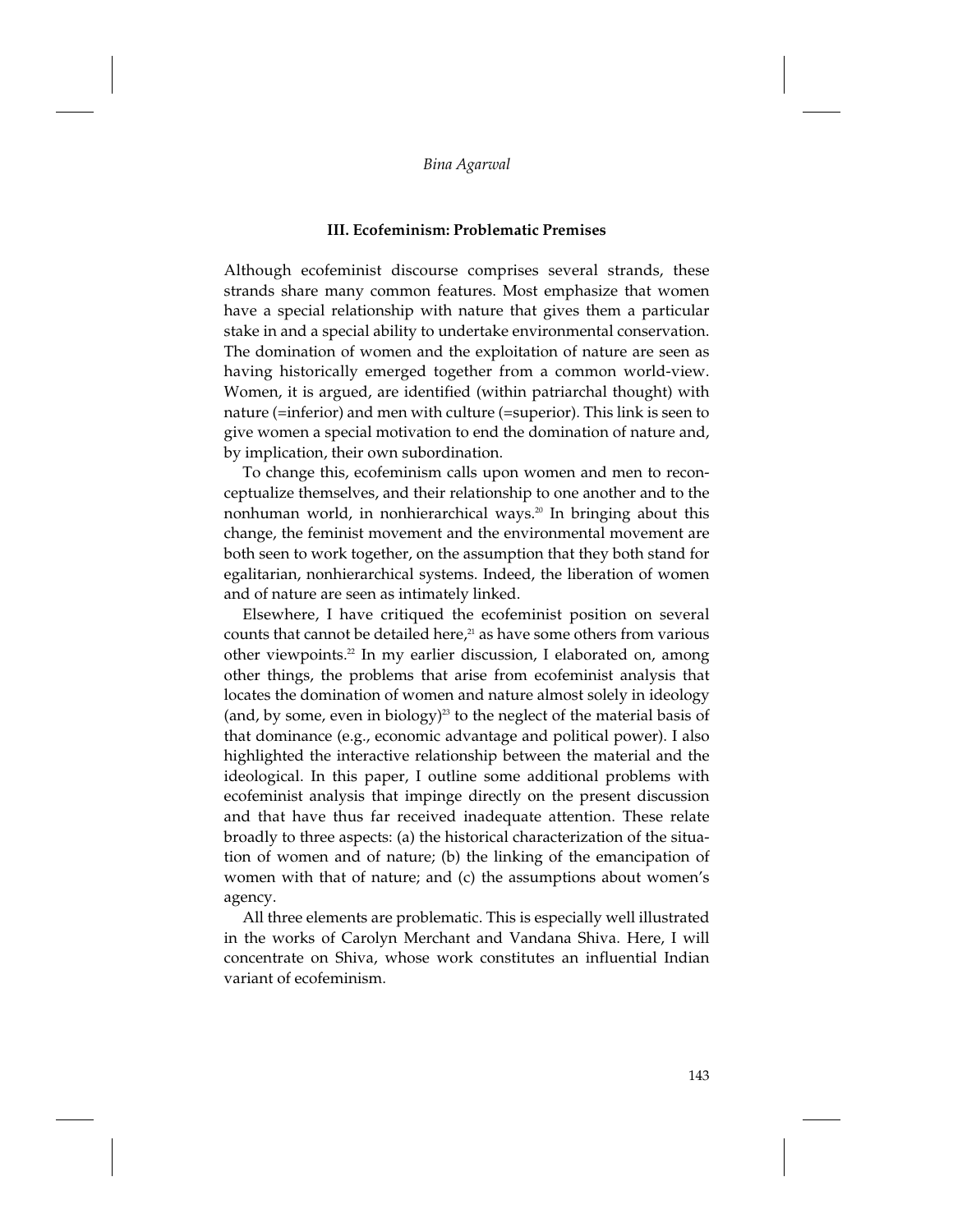# **A. Historical Representation**

Shiva traces the subordination of women and of nature to the Scientific Revolution and British colonialism in mid-eighteenth-century India.24 Like the new traditionalists, Shiva dichotomizes history into precolonial and after.<sup>25</sup> She describes the precolonial world as one where there was harmony between people and nature; where women's position relative to men's was complementary but equal; and where not only did inequality not exist, but exploitation was not even possible. She notes, for instance, that

the world-views of ancient civilisations and diverse cultures which survived sustainably over centuries... were based on an ontology of the feminine as the living principle,... the humanisation of nature and the naturalisation of society. Not merely did this result in an ethical context which *excluded possibilities of exploitation and domination*, it allowed the creation of an earth family (emphasis mine).<sup>26</sup>

This harmonious society, Shiva argues, was disrupted by colonialism, which imposed on it a Western development model and Western view of masculinity, and caused a radical shift away from the Indian cosmological view of nature as "the feminine and creative principle of the cosmos." The living, nurturing relationship between man and nature as earth mother was replaced by the idea of man as dominating over nature. The shift, she argues, led to the death of the feminine principle, so causing the devaluation of nature and of women "embedded in nature": "The ecological crisis is, at its roots, the death of the feminine principle."<sup>27</sup> Indeed, she generalized further by arguing that

All ecological societies of forest-dwellers and peasants, whose life is organised on the principle of sustainability and the reproduction of life in all its richness, also embody the feminine principle. Historically, however, when such societies have been colonised and broken up the men have usually started to participate in life-destroying activities or have had to migrate....<sup>28</sup>

This view of history is untenable both in its description of precolonial India and in its attributing solely to colonialism what were, in fact, complex processes of gender subordination, environmental degradation, and search for livelihoods. Nor is there any basis for universalizing what were, at best, community- and religion-specific philosophical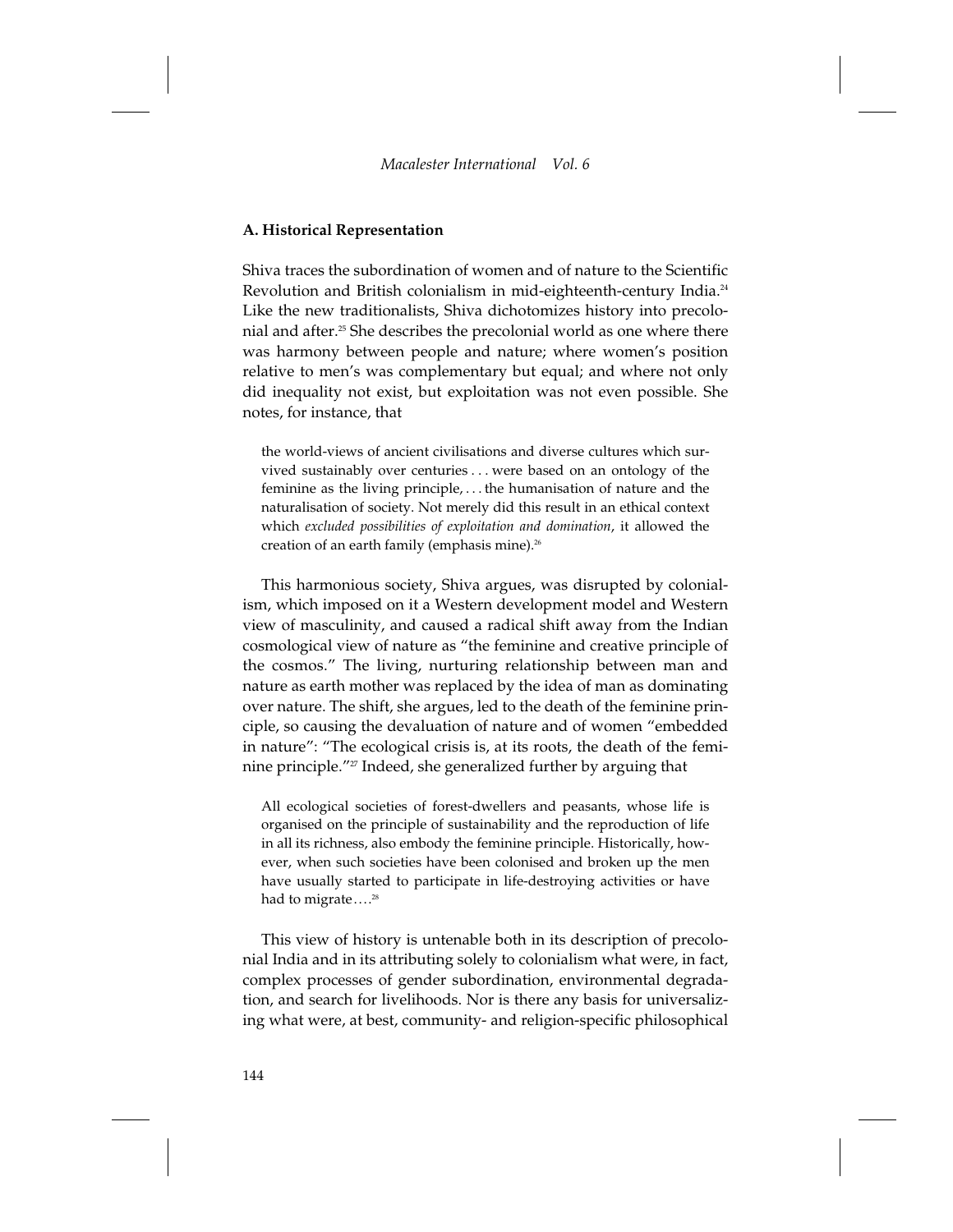traditions, the practical impact of which on gender relations, even in those communities and regions, is obscure. Certainly, social equality cannot be argued to have been the guiding principle of precolonial society either in ideology or in practice.

Consider, in particular, the question of gender. Shiva characterized male-female relations in Indian tradition and in subsistence production as complementary, interdependent, and equal. In fact, there is enormous evidence of women's subordinate position existing long before the advent of the Scientific Revolution or British colonialism. These inequalities relate to three aspects in particular: (a) the gender division of labor; (b) property rights, especially in land; and (c) jural authority and access to public decision-making forums.

On the gender division of labor, Shiva notes that "under conditions of subsistence, the interdependence and complementarity of the separate male and female domains of work is the characteristic mode, based on diversity, not inequality."29 The claim that women and men occupied complementary but equal domains in subsistence production ignores the substantially greater input of time and energy by women for household sustenance relative to man, *particularly* in subsistence contexts.30 Women's double burden of productive and reproductive work has been widely documented. The problem is not simply that women's work in subsistence is "treated as having no economic value" as Shiva argues, it is also the extra effort women *actually* expend in domestic work, unshared by men, in addition to nondomestic work.<sup>31</sup> Moreover, *perceptions* about relative contributions influence the division of resources, such as for food and healthcare, within households. Hence, the economic undervaluation of women's work under subsistence can also affect their share in basic necessities.<sup>32</sup>

Inequality in property rights were equally significant in precolonial times. Historically, Indian women had very limited rights to own property under traditional law and practice. As I have detailed elsewhere,<sup>33</sup> the *Dharmashastras* — the ancient Hindu treatises and the many commentaries on them (especially the eleventh- and twelfth-century *Mitakshara* and *Dayabhaga* legal doctrines)—which constituted the basis of traditional patrilineal Hindu law and also strongly influenced the formulation of contemporary law, gave Hindu women few rights to inherit or control property. They could inherit immovable property, such as land, only if it was not part of joint family property and only in the absence of four generations of males in the male line of descent. Even then they received only a limited interest in the property — they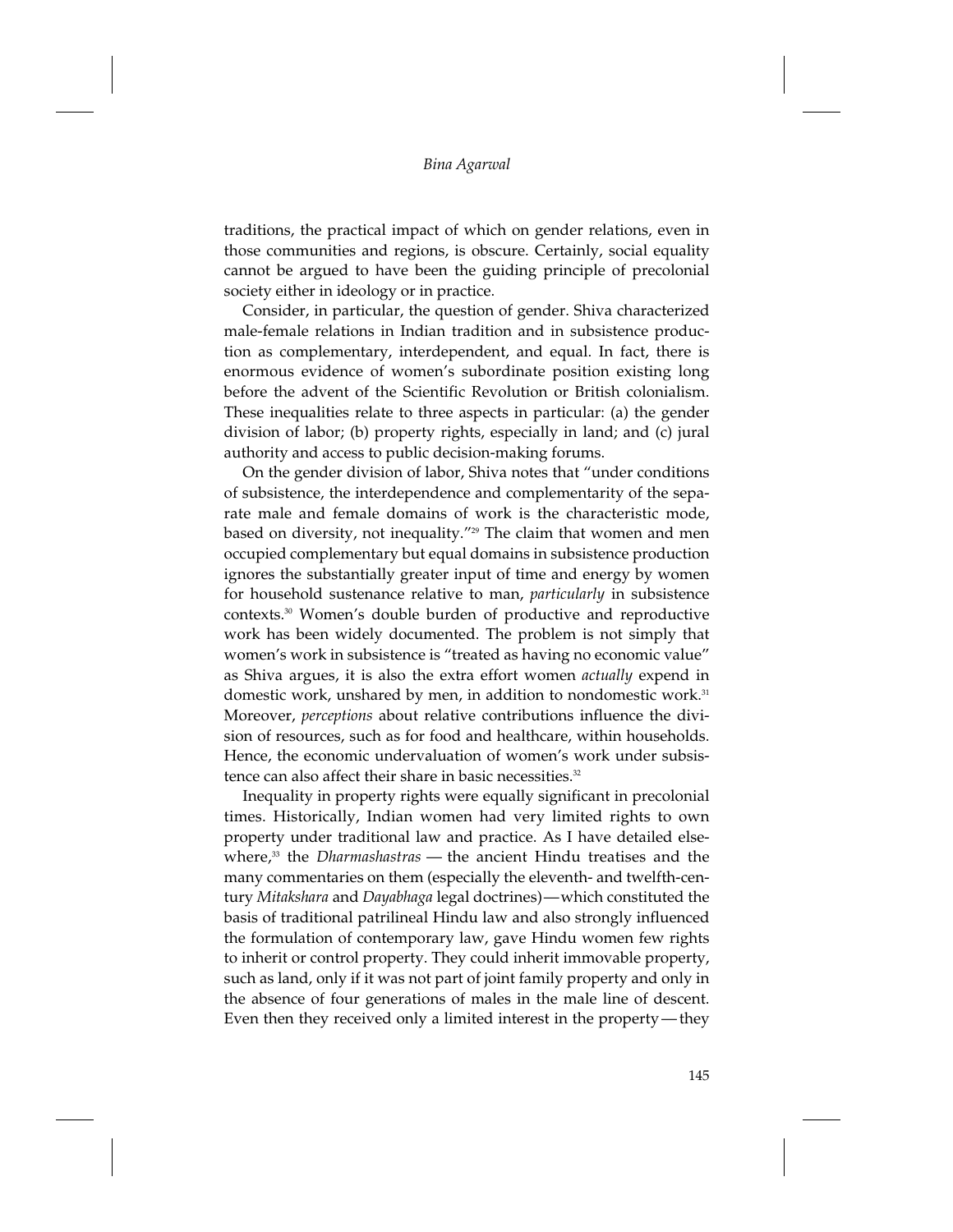could enjoy it in their lifetime but had few rights of disposal. Actual practice deviated somewhat from this prescription in women's favor in south and west India, but the deviation was not substantial enough to make much difference to most women. Effectively, few Hindu women owned or controlled property in the precolonial period. Muslim women, although allowed greater property rights by their religious laws, fared similarly to Hindu women in practice.<sup>34</sup> The only notable exceptions to women's general exclusion from landed property were a few matrilineal communities in northeast and southwest India. These gave women significant land rights, but even they vested managerial control over land in male relatives.

Equally debilitating under customary practice has been women's lack of jural authority and decision-making power. Traditional forums of decision-making in the village, such as clan or caste councils, admitted only men.<sup>35</sup>

In other words, precolonial India was characterized by strong gender hierarchies, not just in terms of norms and perceptions but in terms of deeply embedded economic, legal, and political structures. Rendering these hierarchical structures historically invisible also makes invisible their continuation in the postcolonial period. Today these forms of inequalities persist, although in less stark forms. The gender division of labor continues to be unequal, with women bearing a double work burden. Although inheritance laws (as a result of legal reform, especially in the 1930s and 1950s) now allow women equal rights in most forms of property, significant inequalities remain, especially in relation to landed property. And despite an improvement in women's representation in public forums, there is still a wide gap in relation to men at all levels, but especially at higher levels of decision-making.

Moreover, these three elements of gender inequality underlie not only most of the noted negative gender effects of environmental degradation, they point to the little attention being given to women's concerns in the emergent village institutions for environmental protection in South Asia today. As noted, the gender division of labor is the basis for the increase in women's time and energy in fuel/fodder collection. Women's lack of ownership in private land increases their dependence on common land. And due to their low representation in decisionmaking forums, they have little say in the rules governing natural resource management now being framed.

A misrepresentation of the past prevents the identification and hence the challenging of the institutional and social constraints that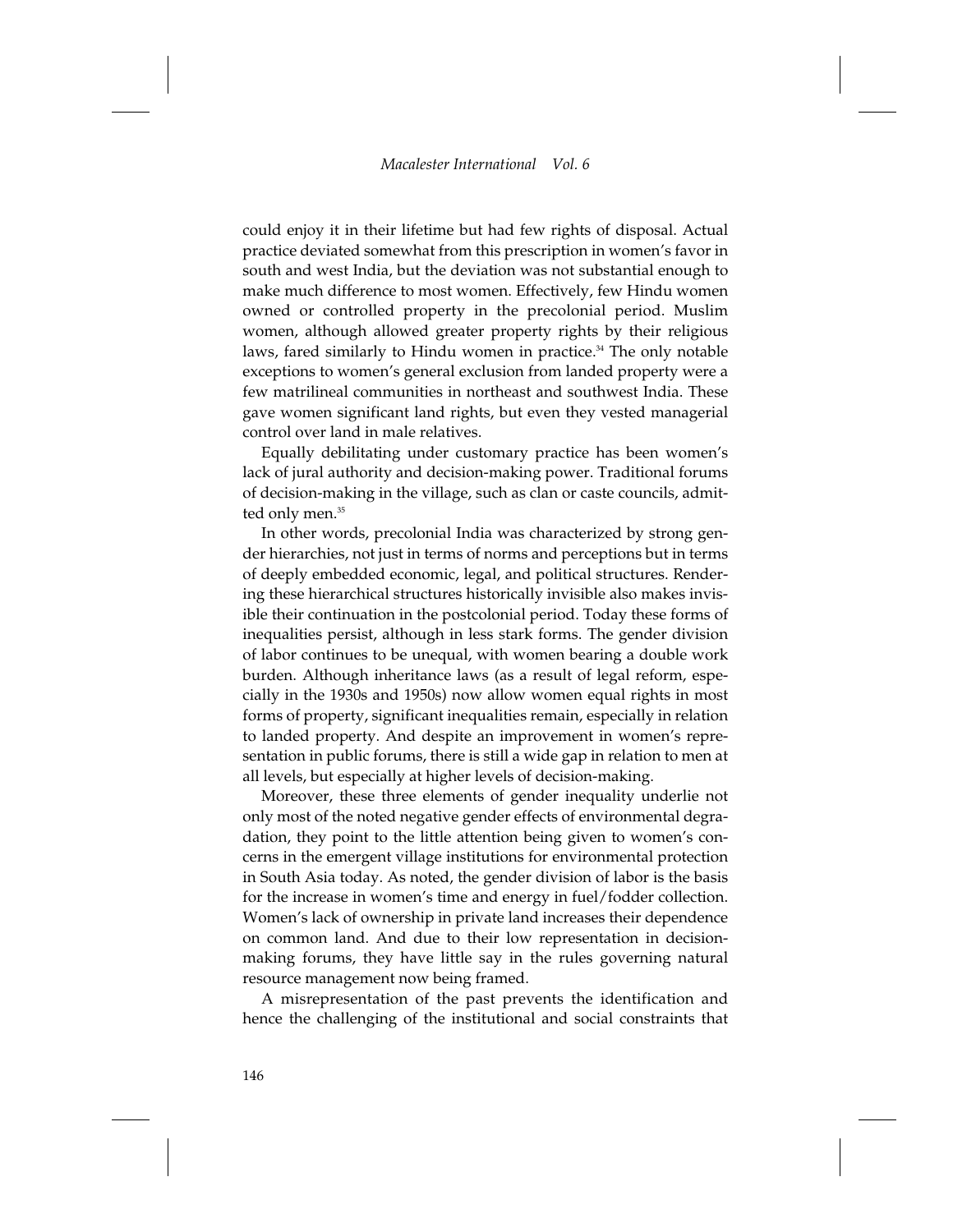women continue to face, and allows traditional inequities to persist in emergent institutions for environmental change. Extolling subsistence production systems in various ways, as Shiva, Mies and Shiva, as well as the "new traditionalists" are doing, further enhances these tendencies.36

# **B. A Common Emancipatory Agenda?**

Second, given the continued absence in both theory and practice of a gender perspective in most streams of environmentalism, there is little ground for claiming, as many ecofeminists do, that the women's movement and the environmental movement both stand for egalitarian systems, and that the emancipation of both women and nature are closely linked. Shiva notes, for instance, that "[w]omen and nature are intimately related, and their domination and liberation similarly linked. The women's and ecology movements are therefore one."37 Merchant makes a very similar argument.<sup>38</sup>

This line of thinking basically assumes a congruity in the goals of the two movements when in fact that congruity needs to be brought about. The dimensions of women's subordination are many and cannot be resolved simply by movements focused on the environmental crisis.

# **C. On Women's Agency**

The third problematic in ecofeminist analysis relates to women's agency. Ecofeminism romanticizes the notion of agency and in effect constructs women as fully fledged agents. Arguing that women have a special stake in environmental protection, it assumes that women are therefore effective agents for change. But is having an interest in changing something enough to initiate the change? Ecofeminist discourse does not take into account the possible gap between women having an interest in environmental regeneration and their ability to translate that interest into effective action. Indeed (as illustrated further below), some significant environmental initiatives to protect forests and VCs in India have been catalyzed and controlled largely or solely by men. Clearly, we need a more complex and nuanced understanding of environmental action and women's agency.

I would like to argue that women are usually not passive victims of environmental degradation in that many seek to take action in various,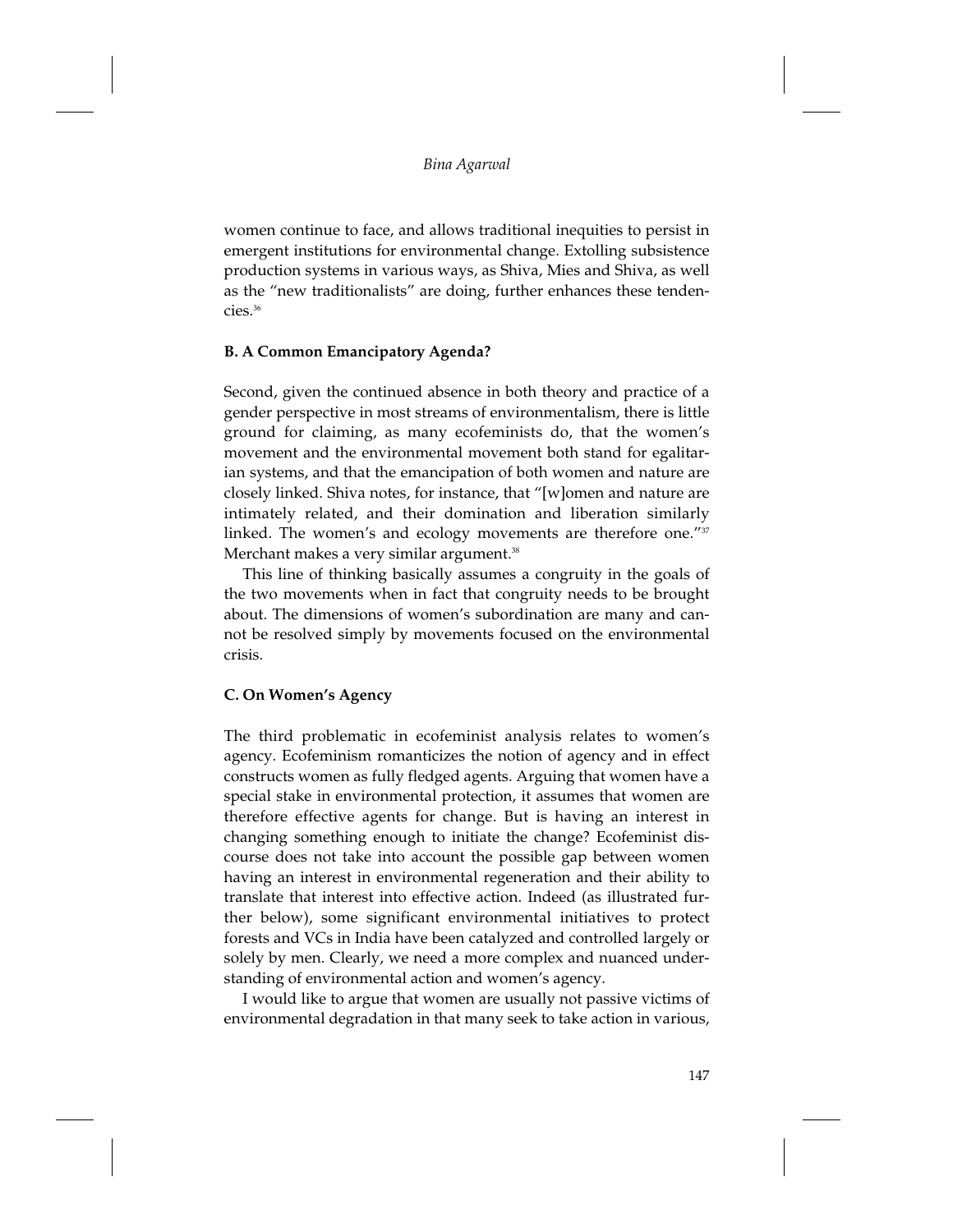typically informal, ways. But to be effective agents for changing their own situation requires also the ability to transform in their own interest the formal structures that control natural resource use and abuse.

The fact that women are often visibly present in protests organized by environmental movements is no guarantee that this will further women's interests or change gender relations. The history of most peasant movements is witness to this. Women have typically been present in a major way in these movements, in a variety of capacities, but have seldom occupied a significant place in decision-making in the organizations spearheading these movements. And for the women participating in these movements, various forms of gender inequalities have persisted within and outside of the home.<sup>39</sup>

Even in the much-publicized Chipko Movement, women's domestic work burden, property rights, and many other aspects of gender relations were not taken up as issues, although women have been part of the protests in large numbers and women's mobilization against alcoholism and associated domestic violence preceded the movement. On occasion during the Chipko Movement, women have taken stands in their own interest in opposition to men, as in 1980 when a group of women successfully prevented their local oak forest (their major source of firewood) from being axed for building a potato seed farm that the village men wanted for its potential cash benefits. But such independent stands remain sporadic and often create intrafamily tensions, while important decision-making positions within the movement remain largely with men.<sup>40</sup>

There are, thus, many aspects of gender inequity that need explicit contestation both within and outside the domain of environmental movements. What constrains women's exercise of agency in environmental action? To illustrate these issues further, consider women's experiences within emergent community institutions for forest management in India.<sup>41</sup>

## **IV. Gender Concerns in Emergent Community Institutions**

Several thousand such initiatives, especially in the form of microlevel forest protection groups, have emerged in recent years in India. Some have been initiated autonomously by village communities, others by NGOs, and yet others by the government. Governmental efforts have taken the form of the Joint Forest Management (JFM) program launched in 1990, under which village communities and the forest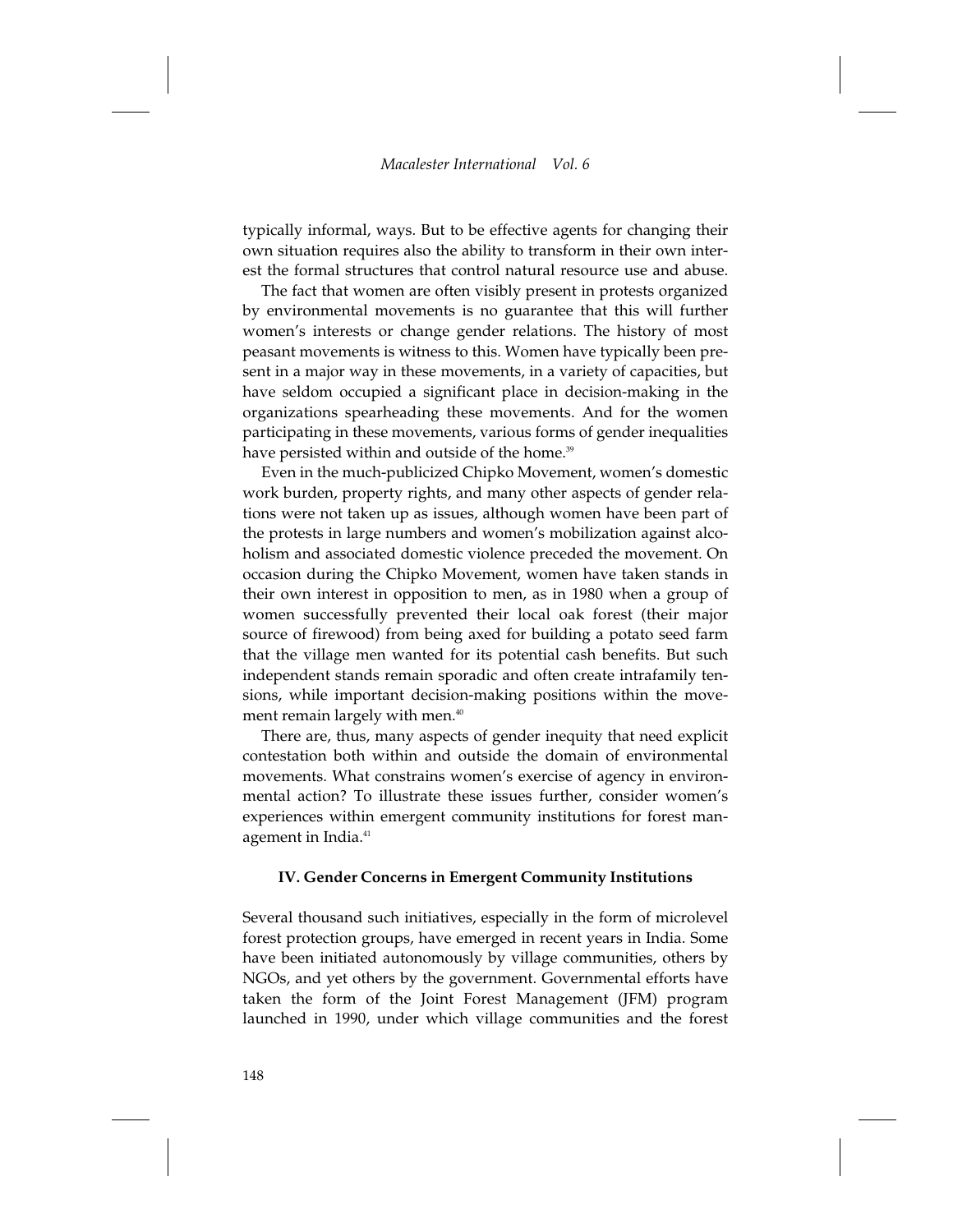#### *Bina Agarwal*

department share responsibilities and benefits from protecting degraded forest land located near the villages. By one estimate, some 10,000 such groups (including both the JFM and the other initiatives) exist in India today, covering about 2 million hectares of degraded forest land. These are in addition to the well-known environmental movements such as Chipko.

In terms of greening, many of these groups have had notable success. Where the rootstock is intact, natural regeneration is fairly rapid. Several protected tracts I visited in 1995 in Gujarat (west India) showed an impressive growth of trees and plants within five years of protection. Biodiversity was reported to have increased, incomes risen, and seasonal outmigration from the villages fallen. Several other regions report similar positive outcomes.42 But the results are not impressive in terms of gender equality in resource management and benefit sharing.

Few women are members of forest protection committees, be it in the government schemes or in the autonomous initiatives. Women constitute less than 10 percent of the members in most areas.<sup>43</sup> In the government schemes with clear rules of membership, many Indian states allow only one member per household, which is inevitably the male household head. Where there are no formal membership rules, as in the autonomous initiatives, traditional norms of excluding women from village decision-making bodies continue to operate.

But even where women are members, few usually attend; those that do rarely speak out, and when they do state their views, they are seldom taken seriously and their interests and expertise go unrecognized.

Before I examine what factors constrain women's participation, consider first why it is important that women participate in their own right: There are at least four crucial aspects — Entitlements, Efficiency, Equality, and Empowerment (the four *E*s).

#### **A. Entitlements and Welfare**

Entitlement to a share in the benefits from protection is linked to membership. Male membership alone does not guarantee that the benefits reach women and children. In fact, without direct participation, women could be left worse off. For instance, given women's absence from the Forest Protection Committees, the rules framed for forest protection and use often take little account of women's concerns. In many villages, women have been barred from any form of collection.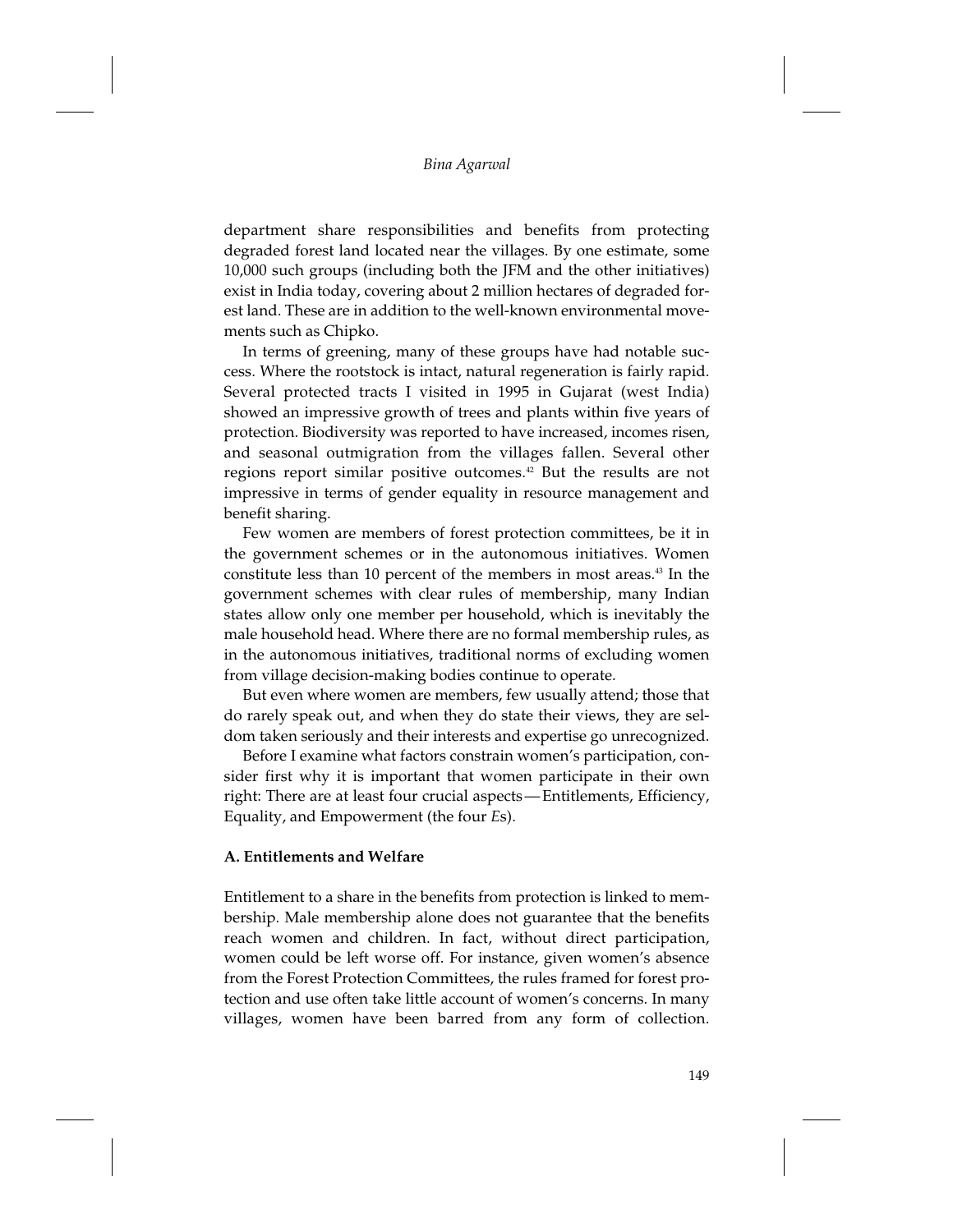Whereas earlier they could fulfill at least part of their needs from the protected area, the ban on entry imposed by all-male groups has forced women to travel elsewhere, substantially increasing the distance and time it takes to collect firewood. For instance, in the states of Gujarat and West Bengal, many women who prior to protection had spent one to two hours for a headload of firewood now spend four to five hours, and journeys of half a kilometer have lengthened to eight or nine kilometers.44 Some women are compelled to seek help from young daughters, to the detriment of the latter's schooling.

In one village of western India, women resentfully commented on a recent award for environmental conservation conferred on the village: "What forest?... Since the men have started protecting it, they don't even allow us to look at it!"45

Also, in some self-initiated autonomous groups, all-male youth clubs that are protecting the forests have not only banned entry, they have also been selling the forest products obtained from thinning and cleaning operations. Women in poor households cannot afford to purchase what they had earlier collected for free. Moreover, money obtained from selling timber or grass is often put into a collective fund over which the men have control. In several cases, this money has been used for constructing a clubhouse or for club functions.<sup>46</sup>

Even when the JFM or autonomous groups distribute cash benefits to participating households through the male members, there is no guarantee that these benefits will be shared equally within the family, or even shared at all. The men have been known to use the money on gambling, liquor, and personal items.<sup>47</sup> In contrast, as studies from other contexts show, where poor women control cash, they tend to spend it on the family's, especially the children's, basic needs.<sup>48</sup> Hence, when women are excluded from direct shares, it is not just their welfare that suffers but that of the entire family.

Not surprisingly, when the question of benefit sharing was discussed in a meeting of forest protection committees in eastern India, at which both women and men were present, all the women wanted equal and separate shares for husbands and wives. "There was no vote for 'joint accounts.' "49 The women wanted control over their share of the income to fulfill their responsibility for family sustenance.

Entitlements to intrahousehold benefits are also linked to perceptions about women's contributions and notions about rights. Women seen to be participating in forest management work would be in a better position to claim equal shares in the returns. Otherwise, they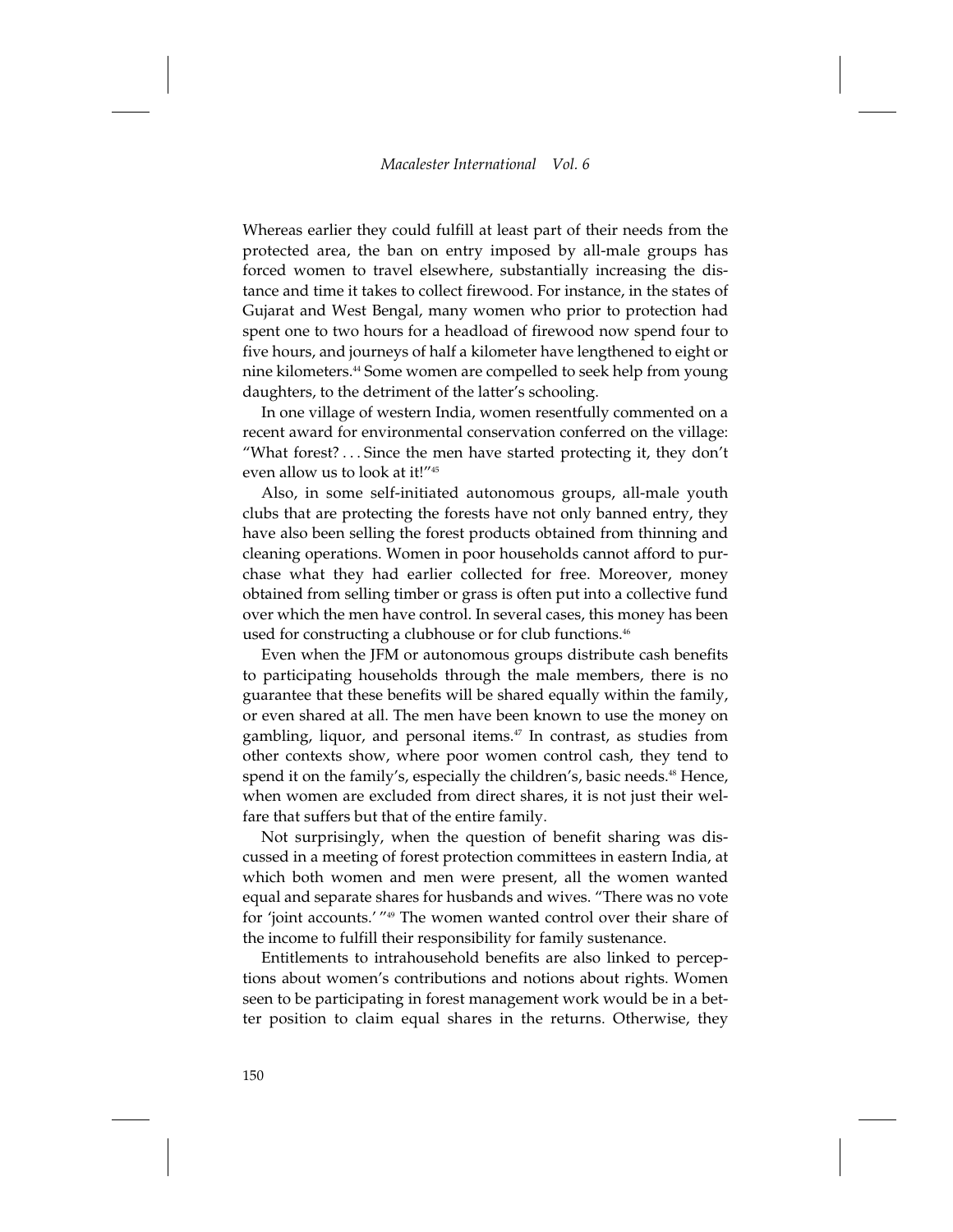merely have access to benefits mediated through male household members.

# **B. Efficiency**

Women's exclusion from decision-making also reduces efficiency and sustainability in these initiatives. Since it is women who regularly collect firewood and grasses, their involvement would make the rules more workable and would undercut tendencies to circumvent the rules. In some cases, male committee members have threatened to beat their wives if they break the rules, thus asserting their existing positions of power.<sup>50</sup> Its reprehensibility apart, this form of control is hardly enforceable in the long run, given that women's collection activities fulfill a basic household need on which men also depend.

Moreover, involving women in decisions about planting could better ensure that the forest fulfills a larger proportion of household needs, and that women's particular knowledge of plants and species enriches the choices made. This would enhance biodiversity. Without women's involvement in decision-making, these potential efficiency benefits are lost.

# **C. Equality and Empowerment**

Equality is an issue of concern not only because it is a measure of a just society, but because it is linked to empowerment. While decentralization can empower local groups, it can also strengthen local pockets of patriarchal power. Women's lack of formal participation in the new community institutions, while the men participate, reinforces preexisting gender inequalities and further reduces women's bargaining power within and outside the household. In contrast, women's involvement would help reverse their traditional exclusion from public forums. It would also increase their self-confidence in asserting their rights in relation to public bodies in general.

On all four counts therefore — entitlements, efficiency, equality, and empowerment—what initially appears to be a success story of participative community involvement in resource regeneration is found to be highly unequal for half of the community's population. This highlights the problem of treating "communities" as ungendered units and "community participation" as an unambiguous step toward equality.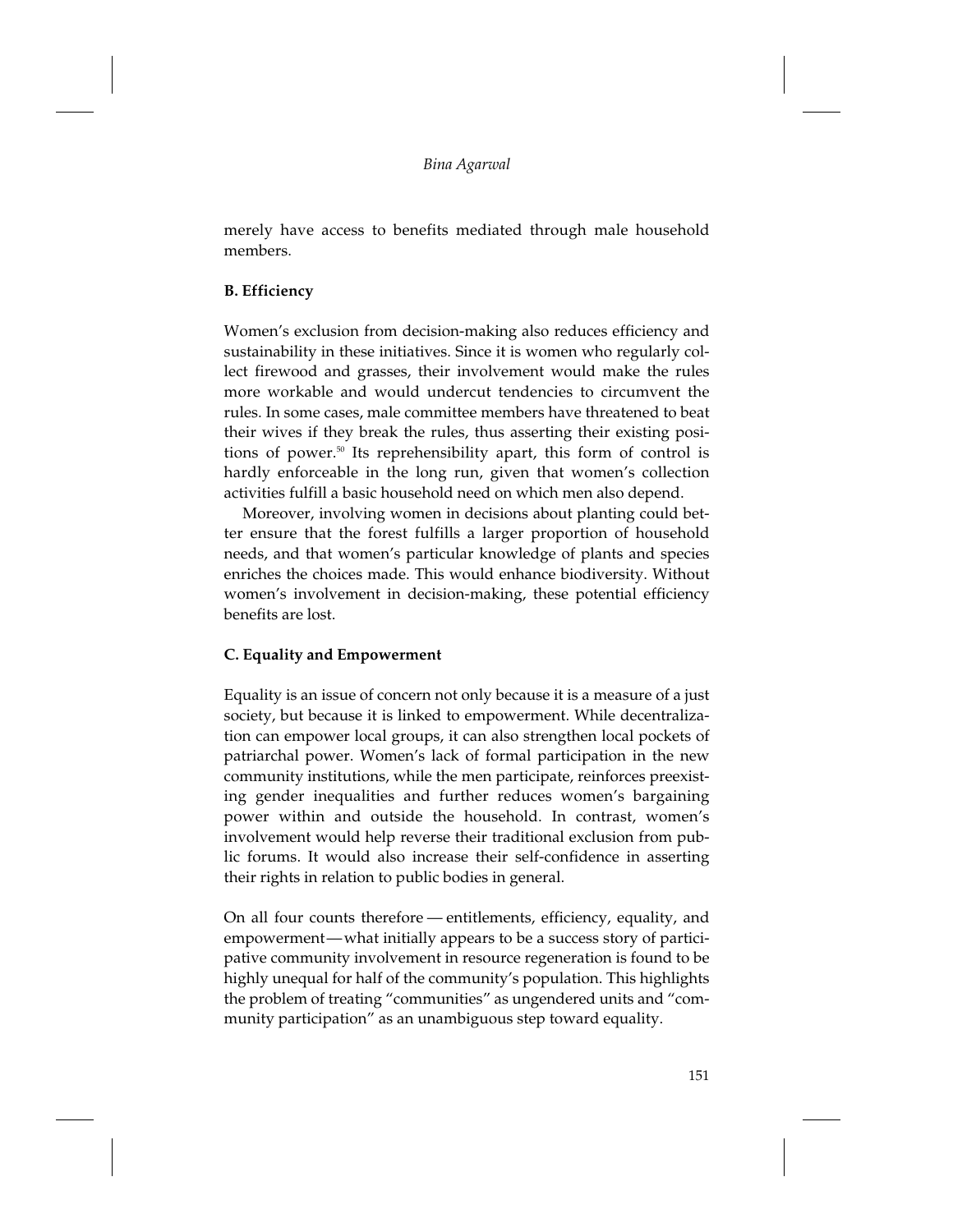# **V. Constraints to Women's Participation**

Apart from the formal JFM rules of membership in several states, and the traditional norms of exclusion followed by many self-initiated groups, a number of other factors restrict women's participation, even when they are allowed to be members:<sup>51</sup>

- *Logistical constraints associated with women's double work burdens*: Women have longer workdays than men, and meetings are often called when they are busy with domestic chores or fieldwork. Women (especially younger ones with children) are, thus, rarely able to attend long meetings unless family or friends can cover such responsibilities.
- *Official male bias*: Male forest officers rarely consult women in preparing the village-level microplans for forest development.<sup>52</sup> Many women also complain that if there is a dispute, the officers "always crosscheck with the men to verify the truth of [women's] words. And if ever there is any conflict or contradiction between the women and the men, the foresters always settle the disputes in favor of the men."<sup>53</sup>
- *Social constraints*: These take various forms, such as female seclusion practices or a more subtle disapproval of women's presence in public spaces; specification of appropriate female behavior and forms of public interaction; social perceptions (articulated in various ways) that women are less capable than men or that their participation in public forums is not appropriate or necessary; and so on. Village women claim that the committee meetings are considered to be only for men, whose opinions and consent are taken to represent those of the whole family.
- *The absence of a "critical mass" of women*: Most women feel they cannot change procedures by acting individually, but they would be able to speak up for their interests if they were present in large numbers.
- *Women's lack of recognized authority*: Many women find that when they do attend meetings their opinions are disregarded; they thus become "discouraged dropouts." The experience of a woman member in one forest management group is indicative: "I went to three or four meetings. . . . No one ever listened to my suggestions. They were uninterested."54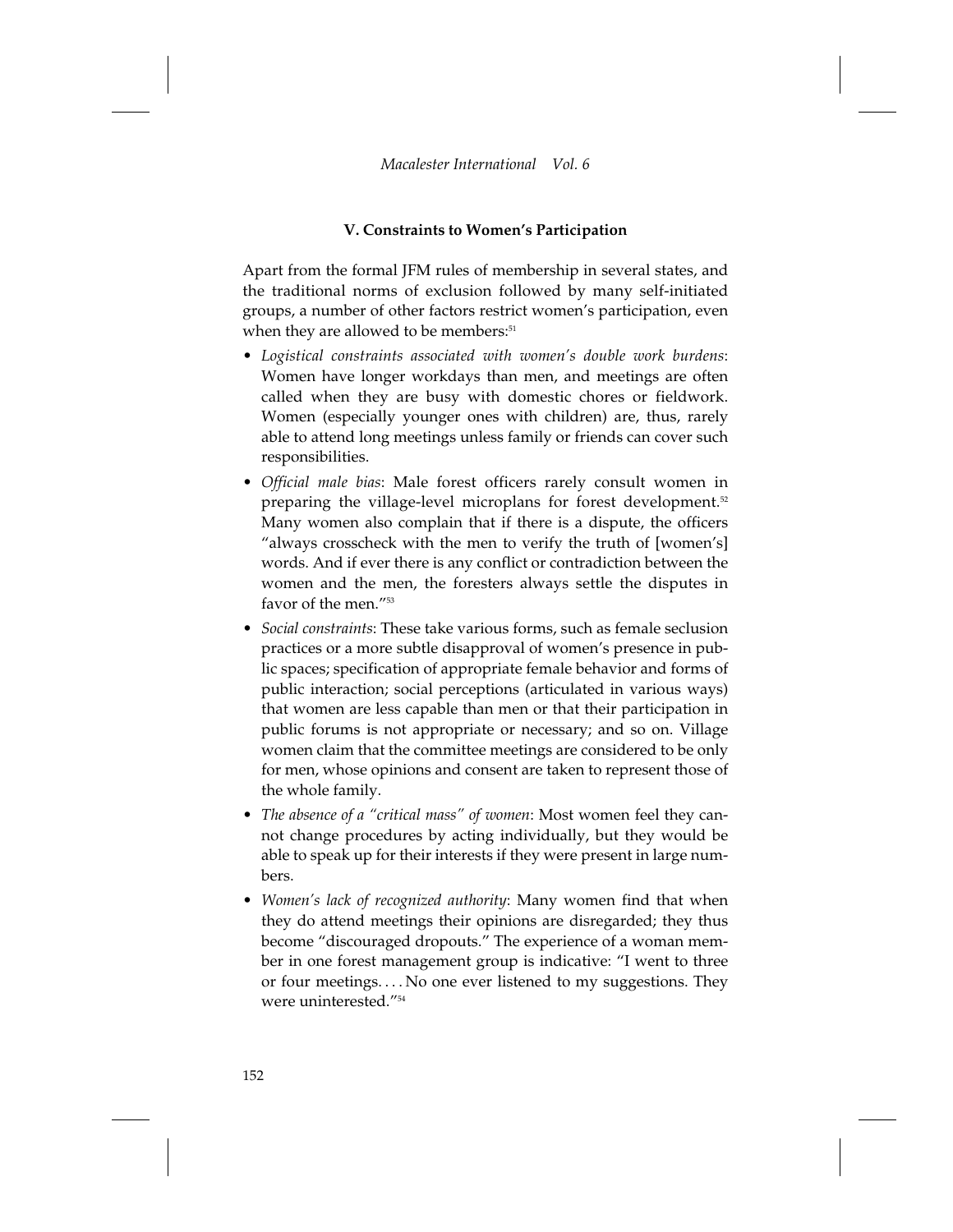These experiences are not unique to India or to environmental forums. Women encounter similar problems in many different contexts and many parts of the world.

That these constraints are not entirely insurmountable is indicated by the cases in which one-third or one-half of the members in the formal groups are women.<sup>55</sup> High female participation is found to ensure greater success at greening and a better meeting of essential household needs. It also empowers women socially. But such cases are not common and arise typically where a gender-progressive organization exists.

More often, women form *informal* patrol groups where men's groups are ineffective. But while this leads to better protection, it also increases women's responsibilities without giving them the authority that formal membership and participation would provide; such informal groups typically still have to report offenders to the formal (usually all-male) bodies, in whom the authority for punishments is vested.

#### **VI. Correctives and Alternatives to Ecofeminism**

Women's experiences in the emergent community institutions call into question several ecofeminist assumptions. First, that the women's movement and the environmental movement both stand for the same egalitarian goals. As the above experience shows, an agenda for "greening" need not include an agenda for transforming gender relations; indeed, greening by male-biased institutions may sharpen preexisting gender inequalities in many contexts.

Second, in relation to the ecofeminist claim that women have a special stake in environmental protection, clearly women alone do not have such a stake. Both women and men, whose livelihoods are threatened by the decline in forests and VCs, are found to be interested in forest protection but from different — and at times conflicting — concerns, stemming from differences in their respective responsibilities and dependence on these resources.

Men's responses can be traced mainly to their dependence on local forests for supplementary income and for small timber for house repairs and tools, which are their responsibility. Women's responses are linked more to the availability of fuel, fodder, etc., for which they are more directly responsible and the depletion of which has meant ever-lengthening journeys. In other words, there is clearly a link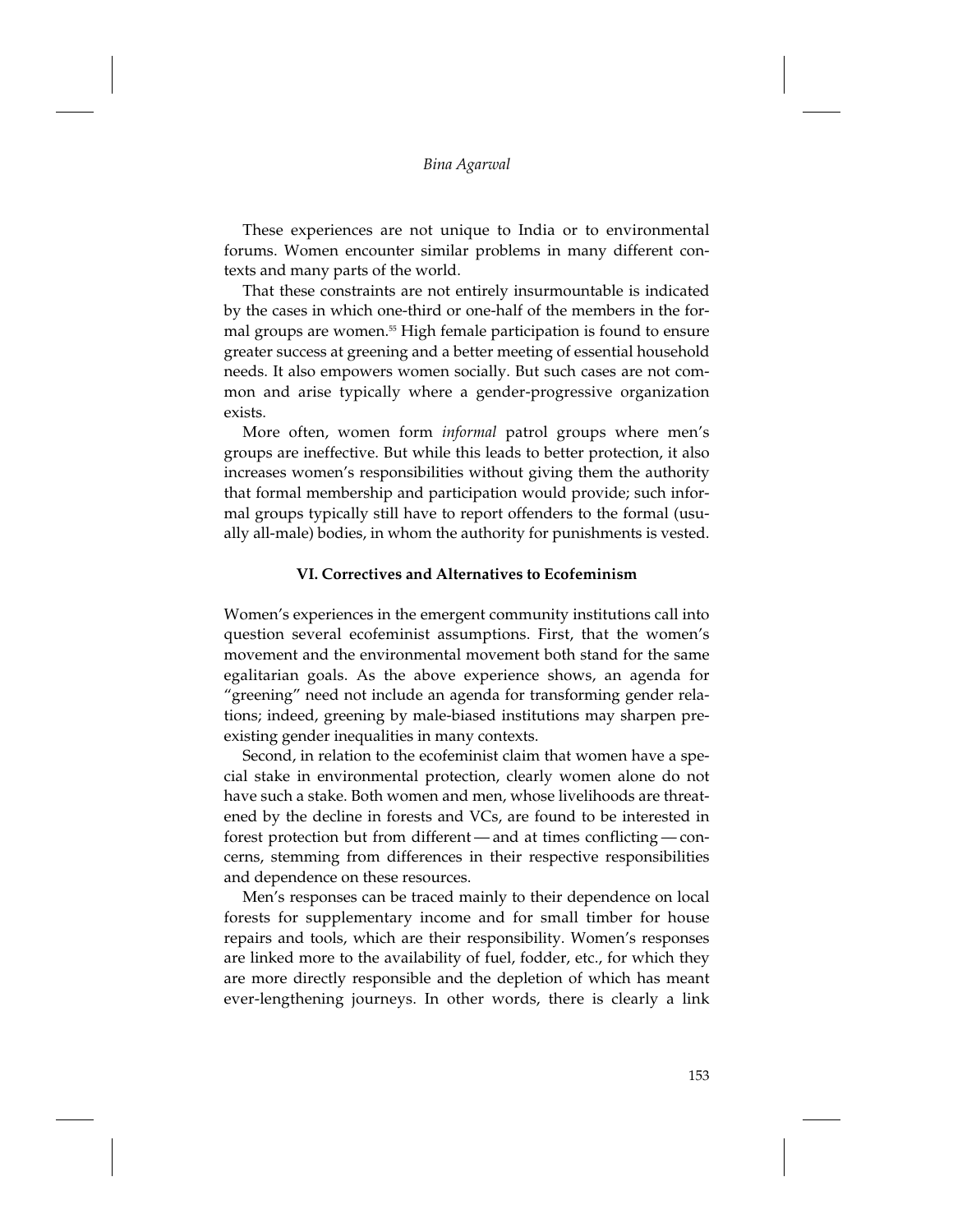between the gender division of labor and the gendered nature of the responses.

Third, women's concerns, however pressing, do not automatically translate into effective environmental action by women themselves or by the community, as indicated by case studies of several forest-management initiatives.<sup>56</sup> In a study of three districts in Orissa (east India), for example,

In most cases, protection efforts started only when the... communities faced shortage of small timber....Although there was a scarcity of fuelwood, it hardly served as an initiating factor.<sup>57</sup>

These experiences are, in fact, in keeping with the alternative theoretical perspective to ecofeminism that I have spelled out elsewhere under the formulation *feminist environmentalism*. <sup>58</sup> As I argued then, and as the above discussion indicates, people's relationship with nature, their interest in protecting it, and their ability to do so effectively are rooted in and shaped by their material reality; their everyday dependence on nature for survival; and the economic, social, and political tools at their command for furthering their concerns. These features cannot be seen as rooted mainly in ideas about people's assumed closeness to nature (or culture) or in their biology, as emphasized by ecofeminists.

To the extent that both women and men of poor households are dependent on natural resources, they would *both* have an interest in environmental regeneration. But whether this leads to their initiating environmental action, and what benefits they derive from such action, would be contingent on, among other things, their ability to act in their own interests. Gender-specific interest and ability to alleviate the environmental crisis can typically be traced to a given (unequal) gender division of labor, property, and power. Ideological constructions of gender, of nature, and of the relationship between the two would impinge on people's response to the crises, but they cannot be seen as the central determinants of it.<sup>59</sup>

This alternative perspective, which highlights the material basis of the link between people and nature while also recognizing the interaction between the material and the ideological, appears to be a better predictor of the environmental action we are observing than the perspective provided by ecofeminism.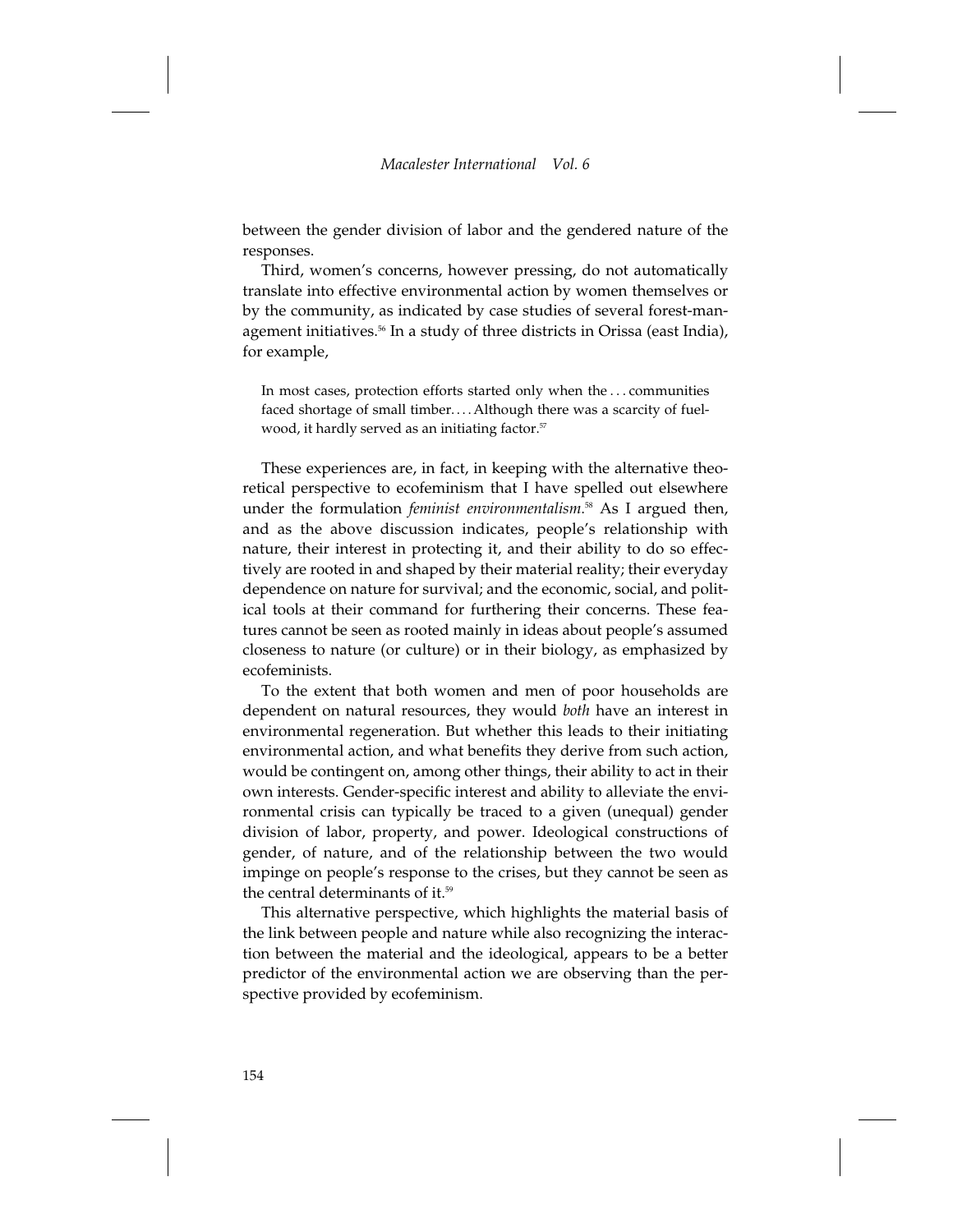To move from being the main victims of environmental degradation to being effective agents of environmental regeneration, poor women will need to overcome existing socioeconomic and political barriers. To bring this about, a number of challenges lie ahead.

#### **VII. Challenges for Change**

To begin with, there is a need to challenge the streams of current environmental thinking that romanticize the past and obscure preexisting social inequalities, especially gender inequalities. Ironically, this includes challenging the views not just of those for whom gender is of peripheral concern but also of those who claim it as their central concern (namely, the ecofeminists).

Although customary community institutions can provide lessons on a number of counts (e.g., forms of cooperation and norms of trust and reciprocity), typically they are not the best models for furthering equality along class, caste, and, especially, gender lines. Social equality was not the principle on which these institutions were built. In fact, the uncritical preservation or revival of such institutions can further entrench existing inequalities. Moreover, even if the past does not serve as an explicit model, embedded inequalities can persist by virtue of being unchallenged. The examples analyzed here provide early warnings that this is indeed happening in many cases.

Second, it is important to see not just that gender inequalities are taken into account but *in what ways* they are taken into account. For instance, a pioneering monograph by two Indian environmentalists, *Towards Green Villages*, states that "it is absolutely vital that women play an important role in the affairs of village communities." Why? Because women are the "fuel, fodder, and water carriers"; hence they "*willingly* find the time to take on the extra burden of planting and caring for trees and grasslands" (emphasis mine).<sup>60</sup> In this recognition of women's potential contribution there is no mention of the need to reduce women's excessive work burden while also giving them greater claims to resources.

Even in the global arena, largely due to ecofeminist advocacy, while the importance of women's role in ecological regeneration is beginning to be recognized, the ground for this recognition is commonly the view that women have a special way of knowing and nurturing nature. Braidotti et al. note that Shiva has been particularly influential in shaping thinking on women and the environment among NGOs in devel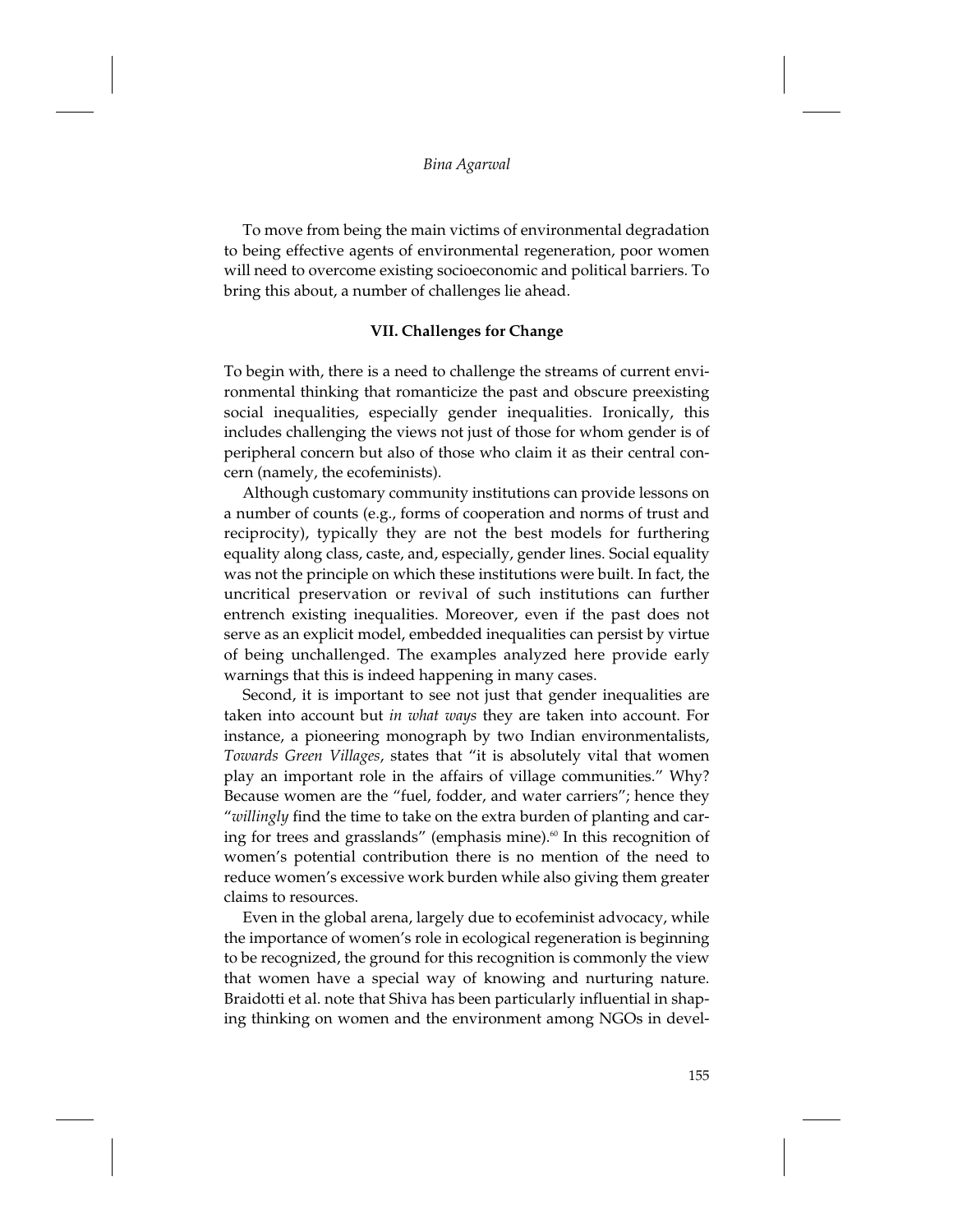oped countries,<sup>61</sup> and Jackson observes that "ecofeminist approaches have colonized the views of development agencies."<sup>62</sup> Ecofeminist thinking has also permeated global agendas such as that drawn up at the "World Women's Congress for a Healthy Planet" in Miami (1991) and spelled out in *Women's Action Agenda 21*. <sup>63</sup> Although this document also talks of women having rights to resources, this gets obscured in the overarching message that "our wounded planet needs [the] healing touch of women." Hence, what policymakers pick up is the idea of women's naturalized roles, not rights.<sup>64</sup>

Therein also lies the trap of the ecofeminist position, since a recognition of women's special ability to "heal nature" can easily translate into schemes that increase women's work with no assurance of a greater share of resources or of men sharing women's loads. In fact, in their recent book, *Ecofeminism*, Mies and Shiva further romanticize subsistence economics, notwithstanding the unremitting, undervalued labor by women that traditionally characterizes subsistence production processes. Basically, therefore, while mainstream environmentalism has neglected gender concerns, ecofeminism has tended to essentialize them. Neither illuminates the process by which these concerns can be addressed effectively.

If environmental movements are to become more gender-sensitive and inclusive, women will need to negotiate this, and not only from within these movements but also from an independent position of strength outside them. If environmental thinking is to incorporate a gender perspective, that too will need to be negotiated. Women's subordination existed long before an observable environmental crisis, and greening does not appear impossible without women's emancipation: to assume that the one is organically linked to the other is both unrealistic and unduly self-limiting. Women's negotiating strength in relation to environmental concerns would be enhanced by simultaneous struggles to change gender relations not just in the context of the environment but more fundamentally—in particular to change the gender division of labor, of property, and of political power.

It is not possible to detail here how changes may be brought about in these elements.<sup>65</sup> But what does appear to be clear is that for catalyzing this change, organizations with gender-progressive agendas — in particular women's organizations — are especially important. For instance, in the community forest institutions in India discussed earlier, within the larger picture of women's exclusion, there were pockets of substantial participation. This is where there was a gender-sensitive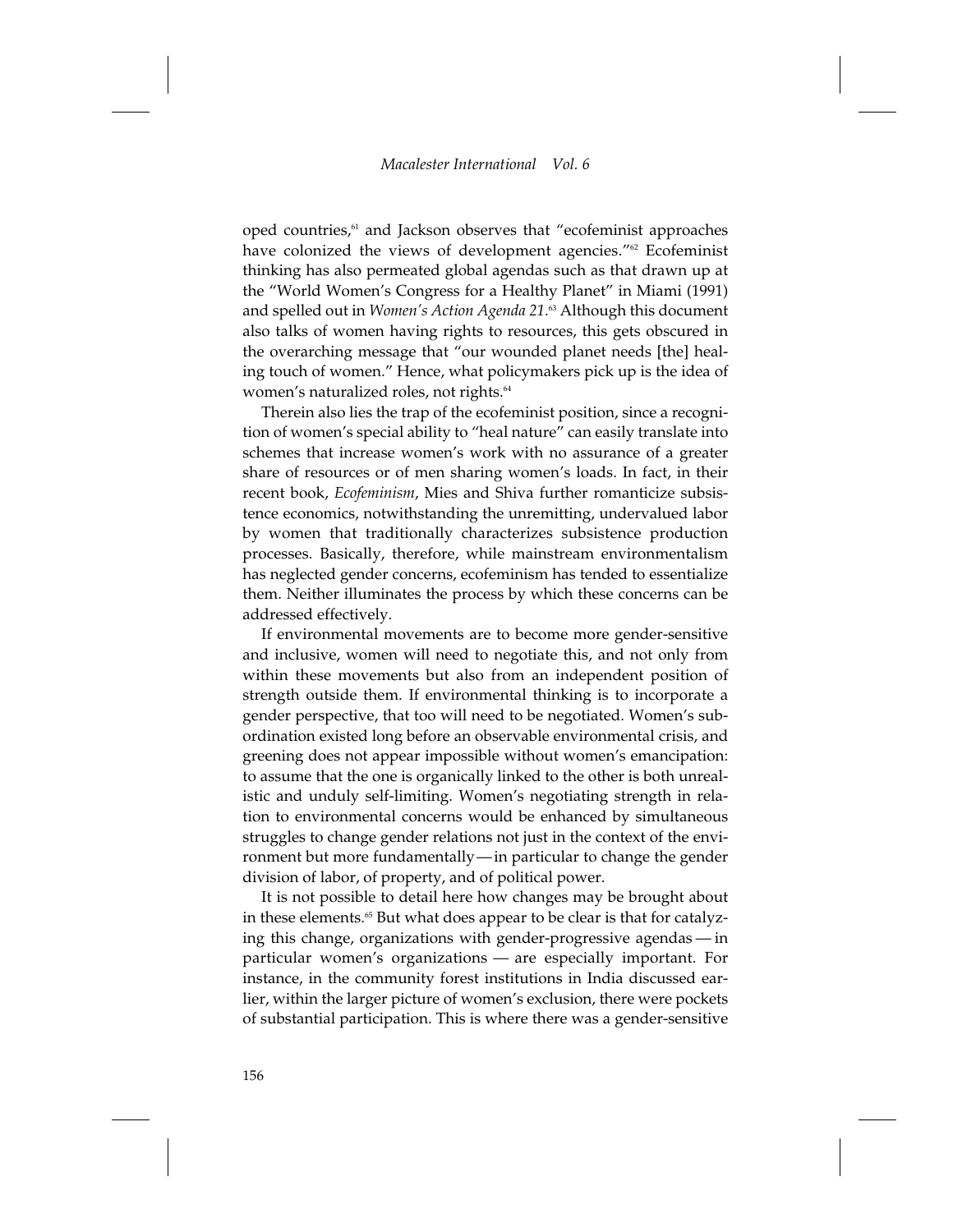organization, often a women's organization. Women belonging to such organizations (even those unrelated to forest protection) are more assertive in joining forest committees (thus creating a critical mass). They are also more aware of their rights and more vocal in mixed forums. Again at the national level, in terms of giving women political voice, pressure from women's groups led to a constitutional amendment in India in 1992, whereby one-third of the seats in village- and block-level elected bodies are now reserved for women. Although women's mere presence does not guarantee that women's interests, especially poor women's interests, will be upheld, it does provide the potential for moving in that direction. Equally, women's organizations in South Asia have played a critical role in negotiating with the State and the community for more gender-just property laws and greater access to economic resources<sup>66</sup>

Changing the gender division of labor is, of course, the most difficult. But women who are economically independent and have a political voice are also in a better position to negotiate some change on this count. Basically, in order to transform the relationship between women and men and between people and nature, we need to enhance the bargaining power of women in relation to men (both within and outside the household), and of those seeking to protect the environment in relation to those causing its destruction. Elsewhere I have spelled out the types of factors that would enhance a person's bargaining power in particular contexts.<sup>67</sup> Here, it suffices to say that women's bargaining power would depend on at least three types of interlinked factors: their material situation (independent economic status); economic, social, and political support from external agencies (such as kin, the State, and NGOs); and gender ideology (gendered norms and perceptions about women's appropriate roles, rights, abilities, etc.).

Moreover, in these efforts at transformation, the philosophic and ethical principles on which new institutions for environmental change need structuring will require some breaks with the past. They will need new building blocks, a critical one being gender equality. This is necessary for improving not just women's welfare, but the welfare of the whole family. It is necessary for realizing the full productivity potential of the new initiatives and ensuring their success. And it is necessary for empowering the disadvantaged and making them fuller citizens.

Undoubtedly, it is in everyone's interest that the earth be foliage green rather than dust brown, but it is equally important that women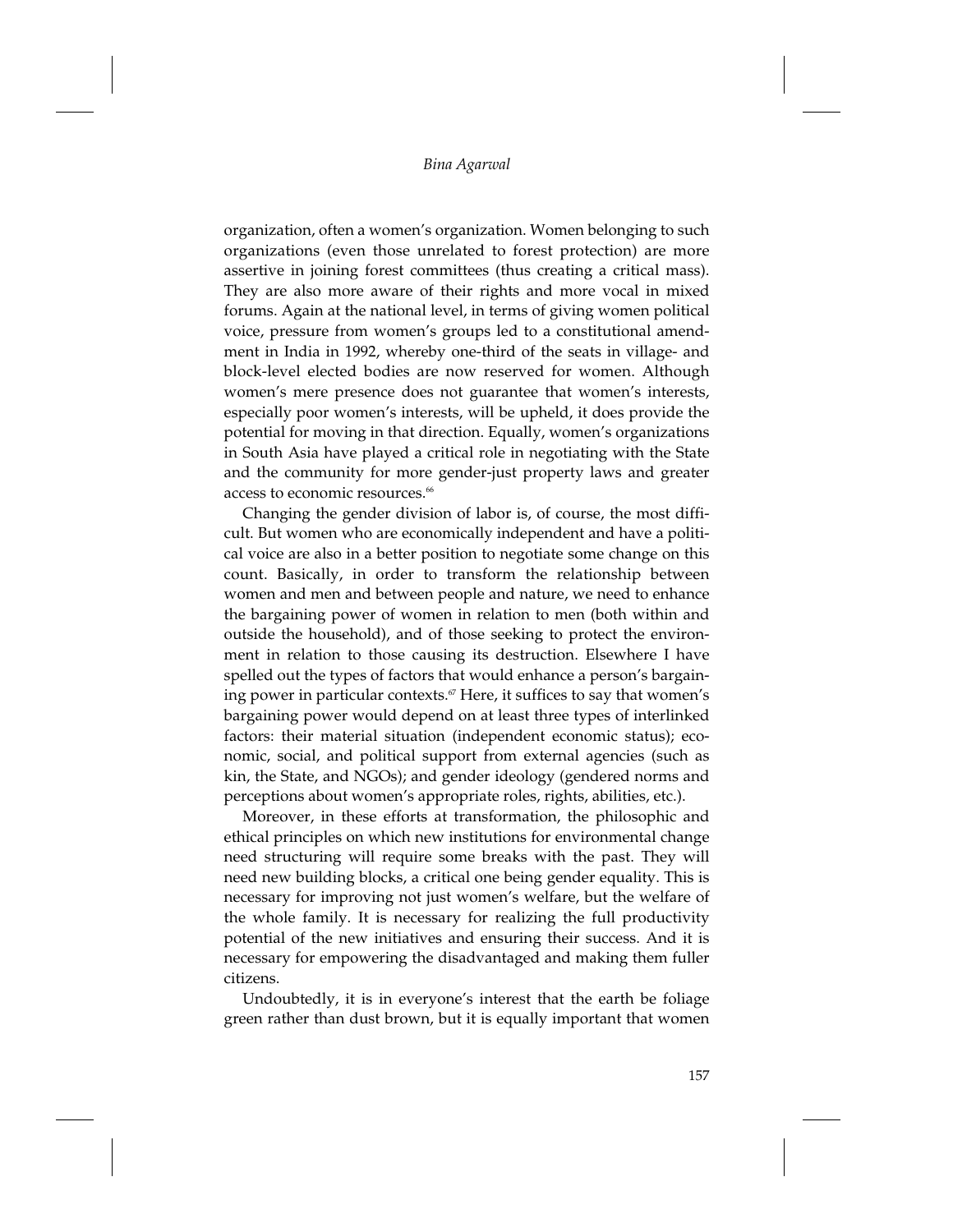and the poor are not just expected to contribute to that green, but can claim an equal right to it. This would, I believe, also make the green greener.  $\odot$ 

#### **Notes**

1. This is a shorter and revised version of the paper circulated at the 1997 Macalester International Roundtable. I am grateful to Janet Seiz, Kumkum Sangari, Patricia Uberoi, and Ann Gold for their helpful comments on a draft of the earlier version.

2. N. S. Jodha, "Common Property Resources and the Rural Poor," *Economic and Political Weekly* 21, no. 27 (5 July 1986).

3. See, e.g., Bina Agarwal, "Women, Poverty and Agricultural Growth in India," *The Journal of Peasant Studies* 13, no. 4 (July 1986); Barbara Harriss, "The Intrafamily Distribution of Hunger in South Asia," in *The Political Economy of Hunger*, ed. Jean Dreze and Amartya K. Sen (Oxford: Clarendon Press, 1990), 351–424; and Jean Dreze and Amartya K. Sen, *Hunger and Public Action* (Oxford: Clarendon Press, 1989).

4. See, e.g., Joan P. Mencher, "Women's Work and Poverty: Women's Contribution to Household Maintenance in Two Regions of South India," in *A Home Divided: Women and Income Control in the Third World*, ed., Daisy Dwyer and Judith Bruce (Stanford: Stanford University Press, 1989); and Rae Lesser Blumberg, "Income under Female vs. Male Control: Hypotheses from a Theory of Gender Stratification and Data from the Third World," in *Gender, Family and Economy: The Triple Overlap*, ed. Rae Lesser Blumberg (Newbury Park, Calif.: Sage Publications, 1991), 97–127.

5. Bina Agarwal, *A Field of One's Own: Gender and Land Rights in South Asia* (Cambridge: Cambridge University Press, 1994).

6. Jodha, "Common Property Resources and the Rural Poor."

7. For details, see Bina Agarwal, *Cold Hearths and Barren Slopes: The Woodfuel Crisis in the Third World* (London: Zed Books, Delhi: Allied Publishers, 1986), and "Gender, Environment and Poverty Interlinks: Regional Variations and Temporal Shifts in Rural India — 1971–1991," *World Development* 25, no. 1 (1997).

8. For elaboration, see Bina Agarwal, "The Gender and Environment Debate: Lessons from India," *Feminist Studies* 18, no. 1 (Spring 1992).

9. Detailed in ibid.

10. Under "ecofeminism," I do not include the largely descriptive literature on women, environment, and development. As formulated theoretically, the central strands of ecofeminism (for all their diversity) share some basic premises, premises they do not share with that literature. There has been a tendency among some scholars in recent years to include under the banner of "ecofeminism" virtually any study or movement that deals with women and the environment (see, e.g., Greta Gaard and L. Gruen, "Ecofeminism: Toward Global Justice and Planetary Health," *Society and Nature: The International Journal of Political Economy* 2, no. 1 [1993]). I believe this is a misrepresentation.

11. Rosi Braidotti et al., *Women, the Environment and Sustainable Development: Towards a Theoretical Synthesis* (London: Zed Books, 1994); and Cecile Jackson, "Women/Nature or Gender/History? A Critique of Ecofeminist 'Development,'" *The Journal of Peasant Studies* 20, no. 3 (1993): 389–419.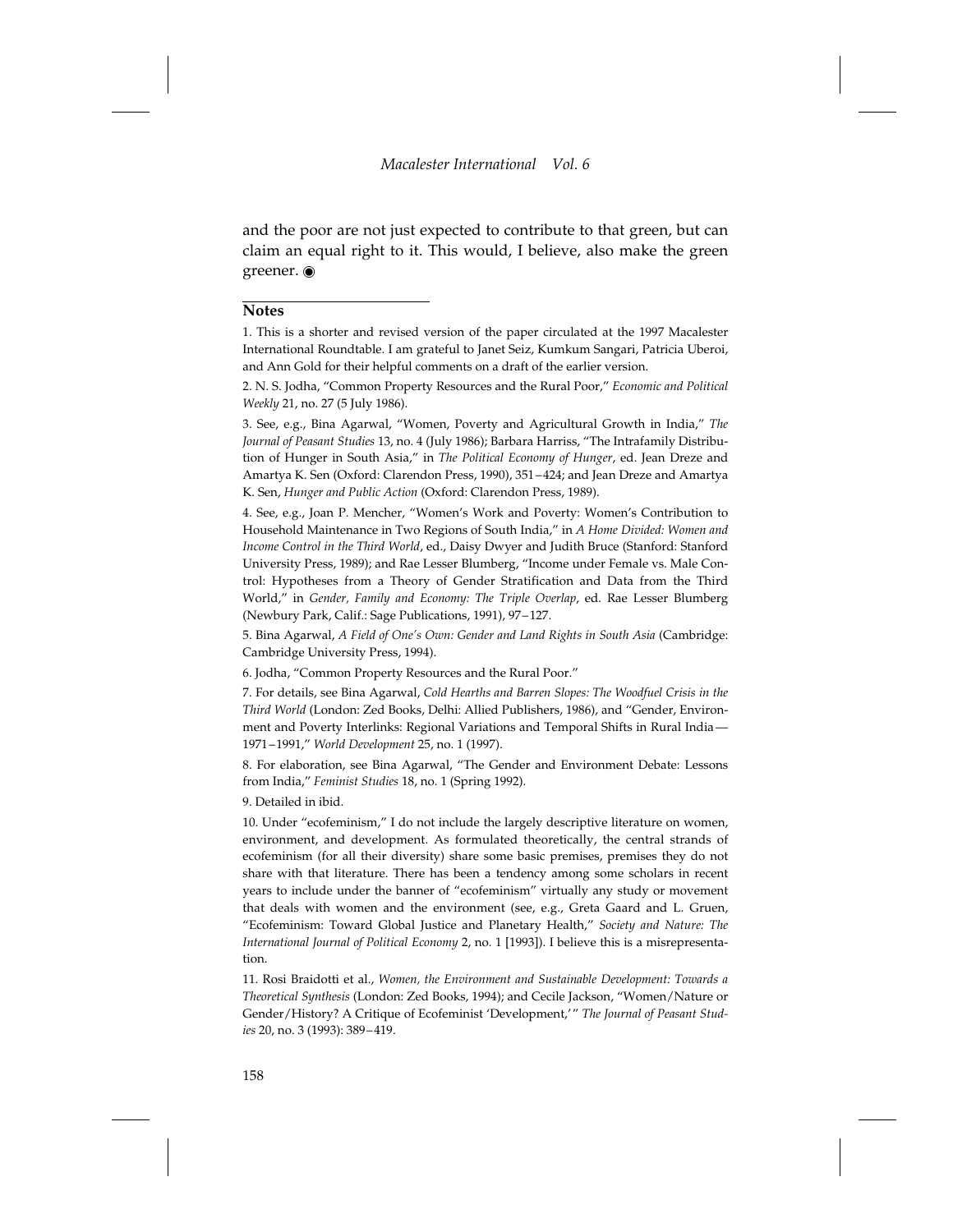#### *Bina Agarwal*

#### 12. For details, see Agarwal, *Cold Hearths and Barren Slopes*.

13. For a discussion on and review of some of the theoretical and empirical literature, see especially Jean-Marie Baland and Jean-Philippe Platteau, *Halting Degradation of Natural Resources: Is There A Role for Rural Communities?* (Oxford: Clarendon Press, 1996). On more country-specific discussions and case studies, for India see, Anil Agarwal and Sunita Narain, *Towards Green Villages: A Strategy for Environmentally Sound and Participatory Rural Development*, monograph (Delhi: Center for Science and Environment, 1989); Madhav Gadgil and Ramachandra Guha, *This Fissured Land: An Ecological History of India* (Delhi: Oxford University Press, 1993) and *Ecology and Equity* (New Delhi: Penguin Books, 1995); Madhav Gadgil and Prema Iyer, "On the Diversification of Common Property Resource Use by the Indian Society," in *Common Property Resources: Ecology and Community Based Sustainable Development*, ed. Fikret Berkes (London: Belhaven Press, 1989), 240 – 55; Mark Poffenberger and Betsy MacGean, eds., *Village Voices, Forest Choices: Joint Forest Management in India* (Delhi: Oxford University Press, 1996); and the substantial literature on "joint forest management"—some reviewed in Bina Agarwal, "Environmental Action, Gender Equity, and Women's Participation," *Development and Change* 28, no. 1 (1997): 1 – 44. For Nepal, see D. A. Gilmour, "Forest Resources and Indigenous Management in Nepal," Environment and Policy Institute Working Paper No. 17, East-West Center, Hawaii, 1989; J. Gabriel Campbell and Jeannette Denholm, *Inspirations in Community Forestry*, Report of the Seminar on Himalayan Community Forestry, International Centre for Integrated Mountain Development (ICIMOD), Kathmandu, Nepal, 1 – 4 June 1992; and R. J. Fisher et al., "Management of Forest Resources in Rural Development: A Case Study of Sindhu Palchok and Kabhre Palanchok Districts of Nepal," Mountain Populations and Institutions Discussion Paper No. 1, ICIMOD, Kathmandu, Nepal, 1989. For some other regions, see Fikret Berkes, ed., *Common Property Resources*.

14. See Subir Sinha, Shubhara Gururani, and Brian Greenberg, "The 'New Traditionalist' Discourse of Indian Environmentalism," *The Journal of Peasant Studies* 24, no. 3 (April 1997), who also provide an insightful critique of this discourse.

15. Madhav Gadgil, "Social Restraints on Resource Utilisation: The Indian Experience," in *Culture and Conservation: The Human Dimensions in Environmental Planning*, ed. Jeffrey A. McNeely and David Pitt (London: Croom Helm, 1985). See also Madhav Gadgil, "The Indian Heritage of a Conservation Ethic"; and Madhav Gadgil and Ramachandra Guha, *This Fissured Land*.

16. Gadgil, "The Indian Heritage of a Conservation Ethic"; Agarwal and Narain, *Towards Green Villages*.

17. See Brian Greenberg, "Sustainable Futures and Romantic Pasts: Political Ecology and Environmental History in North India," paper presented at the Institute of Economic Growth, University of Delhi (6 February 1996); Sinha et al., "The 'New Traditionalist' Discourse of Indian Environmentalism"; and Sumit Guha, "Kings, Commoners and the Commons: People and Environments in Western India: 1600 – 1900" (Nehru Memorial Museum and Library, New Delhi, 1995, mimeographed).

18. As in Gadgil and Iyer, "On the Diversification of Common Property Resource Use by the Indian Society."

19. Gadgil and Guha, *Ecology and Equity*, 188–89.

20. The arguments highlighted here are fairly characteristic of ecofeminist formulations, even given their differences on other counts. See, e.g., Ynestra King, "Feminism and the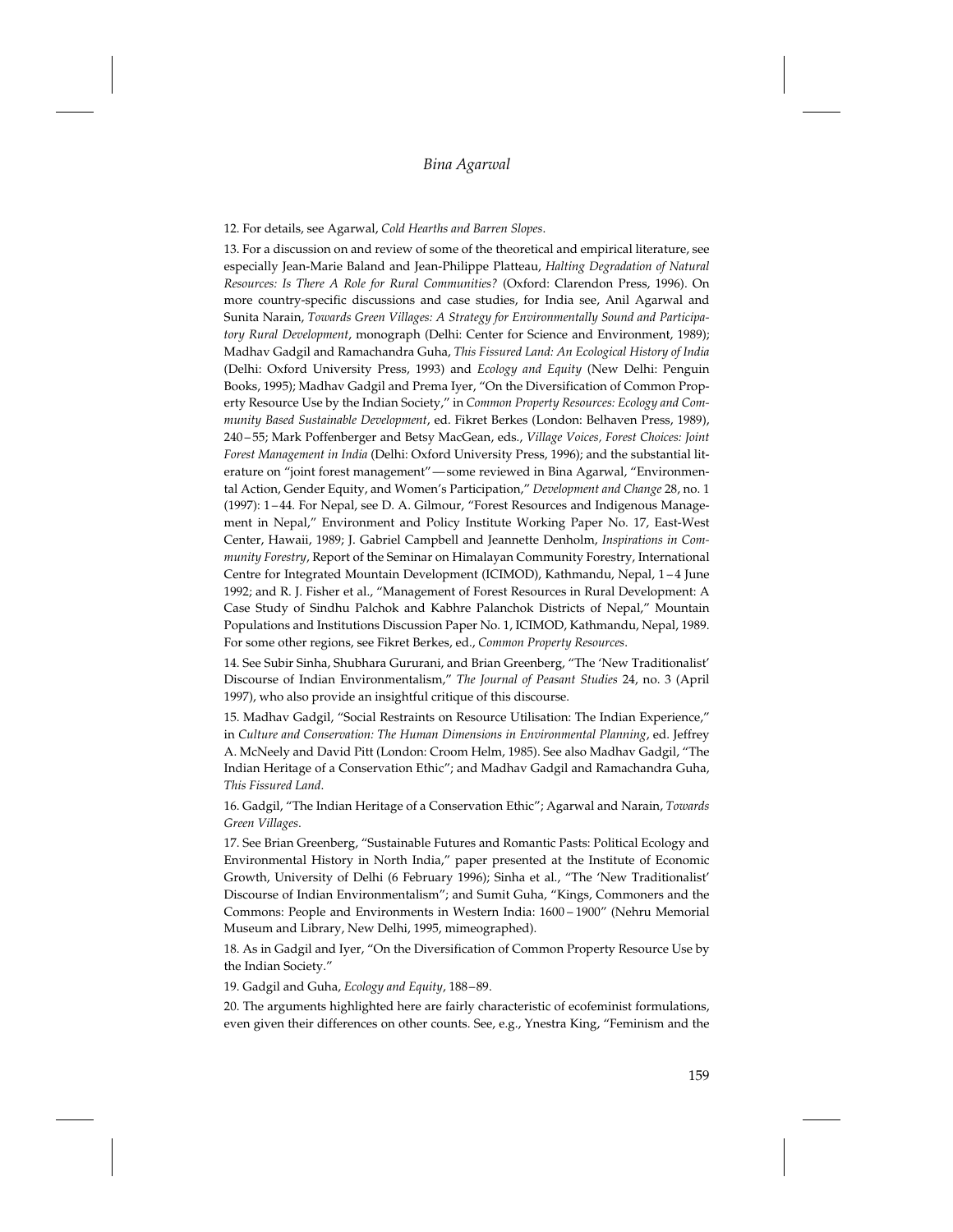Revolt," *Heresies*, no. 13 (1981): 12–16, and "The Ecology of Feminism and the Feminism of Ecology," in *Healing the Wounds: The Promise of Ecofeminism*, ed. Judith Plant (Philadelphia: New Society Publishers, 1989); Ariel Kay Salleh, "Deeper than Deep Ecology: The Eco-Feminist Connection," *Environmental Ethics* 16 (Winter 1984): 339 – 45; and Carolyn Merchant, *The Death of Nature: Women, Ecology and the Scientific Revolution* (San Francisco: Harper and Row, 1980). Carolyn Merchant, "Ecofeminism and Feminist Theory" in *Reweaving the World: The Emergence of Ecofeminism*, ed. Irene Diamond and Gloria Orenstein (San Francisco: Sierra Club Books, 1990); S. Griffin, *Women and Nature: The Roaring within Her* (New York: Harper and Row, 1978); Vandana Shiva, *Staying Alive: Women, Ecology and Survival* (London: Zed Books, 1988); introduction to *Ecofeminism*, Maria Mies and Vandana Shiva (Delhi: Kali for Women, 1993); and various articles in *Healing the Wounds: The Promise of Eco-Feminism*, ed. Judith Plant (Philadelphia: New Society Publishers, 1989) and Diamond and Orenstein, *Reweaving the World*.

For further discussions on some of the central arguments on which ecofeminists agree, see Karen J. Warren and Jim Cheney, "Ecological Feminism and Ecosystem Ecology," *Hypatia* 6, no. 1 (Spring 1991): 179–97; Victoria Davion, "Is Feminism Feminist?" in *Ecological Feminism*, ed. Karen J. Warren (London and New York: Routledge, 1994); and J. Birkeland, "Ecofeminism: Linking Theory and Practice," in *Ecofeminism: Women, Animals, Nature*, ed. Greta Gaard (Philadelphia: Temple University Press, 1993). While most generalize about all women, Shiva distinguishes between Third World women and the rest, but does not differentiate between women by class, caste, race, or ecological location.

#### 21. Agarwal, "The Gender and Environment Debate."

22. See, e.g., Janet Biehl, *Rethinking Ecofeminist Politics* (Boston: South End Press, 1991); Jim Cheney, "Ecofeminism and Deep Ecology," *Environmental Ethics* 9 (1987): 115 – 45; Cecile Jackson, "Women/Nature or Gender/History?"; Melissa Leach and Cathy Green, "Gender and Colonial Environmental History: Moving Beyond the Narratives of the Past in Contemporary Women-Environment Policy Debates," in *Imperialism, Ecology and Politics*, ed. R. Rajan (forthcoming); Huey-li Li, "A Cross-cultural Critique of Ecofeminism," in *Ecofeminism: Women, Animals, Nature*, ed. Greta Gaard; Helen E. Longino, "Book Review," *Environmental Ethics* 3 (Winter 1981): 365 – 69; and Michael E. Zimmerman, "Feminism, Deep Ecology and Environmental Ethics, *Environmental Ethics* 9 (Spring 1987): 21 – 44. It is curious that Li ends with a polemical statement that wholeheartedly supports ecofeminism; this contradicts her strong criticisms of various aspects of ecofeminism in the body of her paper. Also Li; Birkeland, "Ecofeminism"; and several others who identify particular problems with Western ecofeminism ignore similar problems in non-Western ecofeminist arguments, most notably in the work of Shiva, *Staying Alive*. For an important critique of Shiva's views on science, see Meera Nanda, "Is Modern Science a Western, Patriarchal Myth? A Critique of the Populist Orthodoxy," *Social Science Bulletin* 11, nos. 1 and 2 (1991): 32–60. See also Sinha et al., "The 'New Traditionalist' Discourse of Indian Environmentalism."

23. Some ecofeminists suggest that women are not just conceptualized as closer to nature than men but are, in fact, closer to nature. Shiva (*Staying Alive*, 42 and 47), for instance, sees women as "embedded in nature." She and some others also suggest that women's closeness with nature can affirm more nurturing and caring values both between humans and between human and nonhuman nature. Shiva traces this closeness both to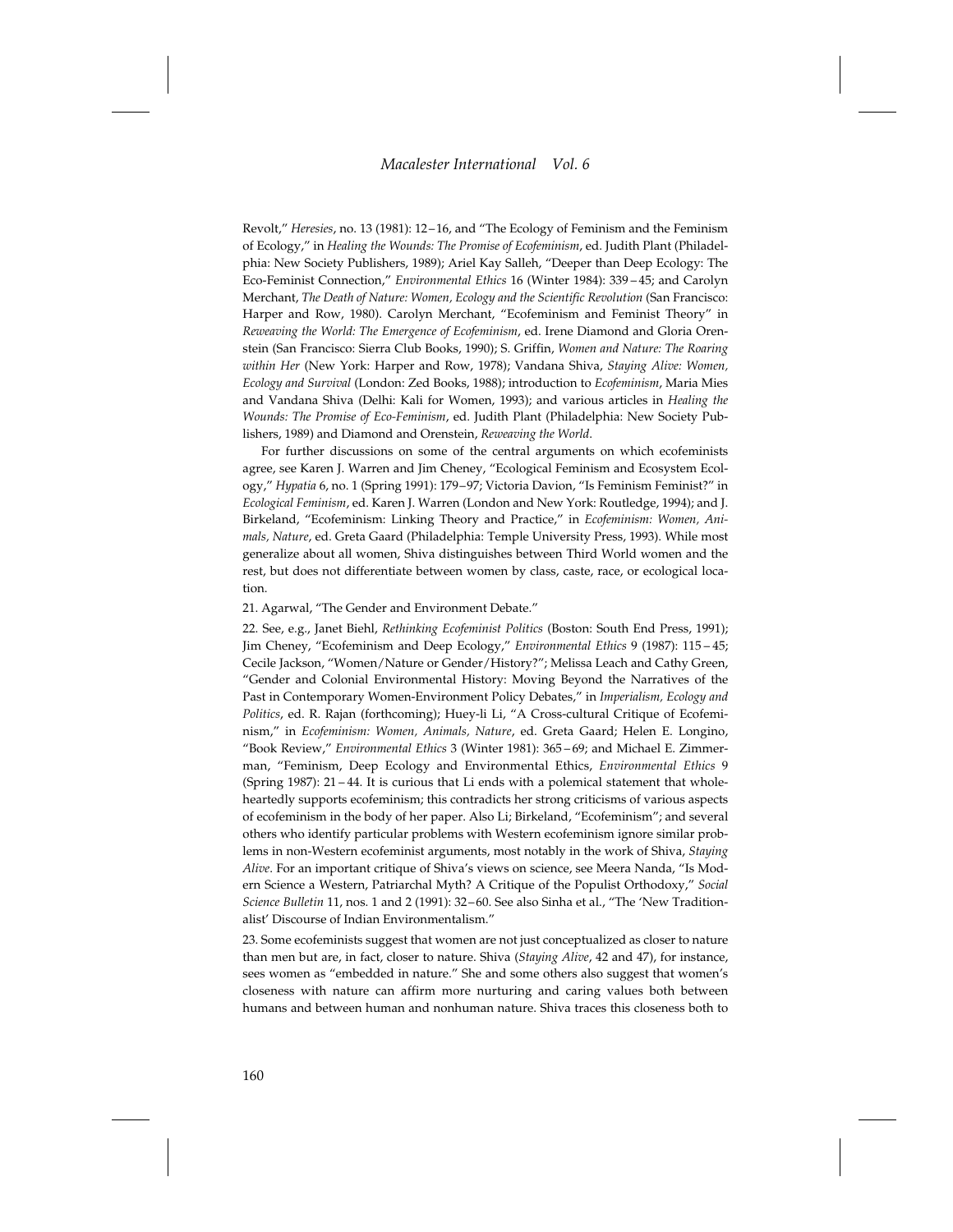biology and to historical and cultural factors; some others (e.g., Salleh, "Deeper than Deep Ecology") place primary emphasis on women's biology.

24. Shiva, *Staying Alive*.

25. Sinha et al. in "The 'New Traditionalist' Discourse of Indian Environmentalism" include Shiva among the new traditionalists. I feel it is important to distinguish between the two both because there are significant aspects of ecofeminist discourse (such as the relationship between women and nature) that are not shared by the new traditionalists, and because the meeting points of ecofeminists and the new traditionalists (such as the romanticization of history and of subsistence production) themselves need to be noted.

26. Shiva, *Staying Alive*, 41.

27. Ibid., 42.

28. Ibid.

29. Ibid., 5.

30. See, among others, S. Saxena, R. Prasad, and V. Joshi, "Time Allocation and Fuel Usage in Three Villages of the Garhwal Himalaya, India," *Mountain Research and Development* 15, no. 1 (1995): 57–67; Meena Archarya and Lynn Bennett, *An Aggregate Analysis and Summary of Village Studies: The Status of Women in Nepal*, II, part 9 (Kathmandu: CEDA, Tribhuvan University, 1981); and A. Haroon Akram-Lodhi, "You are Not Excused from Cooking: Peasants and the Gender Division of Labor in Pakistan," *Feminist Economics* 2, no. 2 (Summer 1996).

31. Shiva, *Staying Alive*, 220.

32. Bina Agarwal, "'Bargaining' and Gender Relations," *Feminist Economics* 3, no. 1 (1997): 1 – 51; and Amartya K. Sen, "Gender and Cooperative Conflicts," in *Persistent Inequalities: Women and World Development*, ed. Irene Tinker (New York: Oxford University Press, 1990).

33. Agarwal, *A Field of One's Own*.

34. Ibid.

35. See ibid.; P. Viegas and G. Menon, "Forest Protection Committees of West Bengal: Role and Participation of Women" (paper prepared for the ILO Workshop on "Women and Wasteland Development," International Labour Organisation, New Delhi, 9–11 January 1991), and Govind Kelkar and Dev Nathan, *Gender and Tribe: Women, Land and Forests in Jharkhand* (London: Zed Books; New Delhi: Kali for Women, 1991).

36. See Shiva, *Staying Alive*; Mies and Shiva, *Ecofeminism*; and Sinha et al., "The 'New Traditionalist' Discourse on Indian Environmentalism."

37. Shiva, *Staying Alive*, 47.

38. Merchant, *The Death of Nature*.

39. For examples, see Bina Agarwal, "Gender, Resistance and Land: Interlinked Struggles over Resources and Meanings in South Asia," *The Journal of Peasant Studies* 22, no. 1 (1994).

40. Kumud Sharma, K. Nautiyal, and B. Pandey, "Women in Struggle: Role and Participation of Women in the Chipko Movement in Uttarakhand Region of Uttar Pradesh," occasional monograph, Center for Women's Development Studies, Delhi, 1987.

41. For a more detailed discussion on these institutions and their gender implications, see Agarwal, "Environmental Action, Gender Equity and Women's Participation."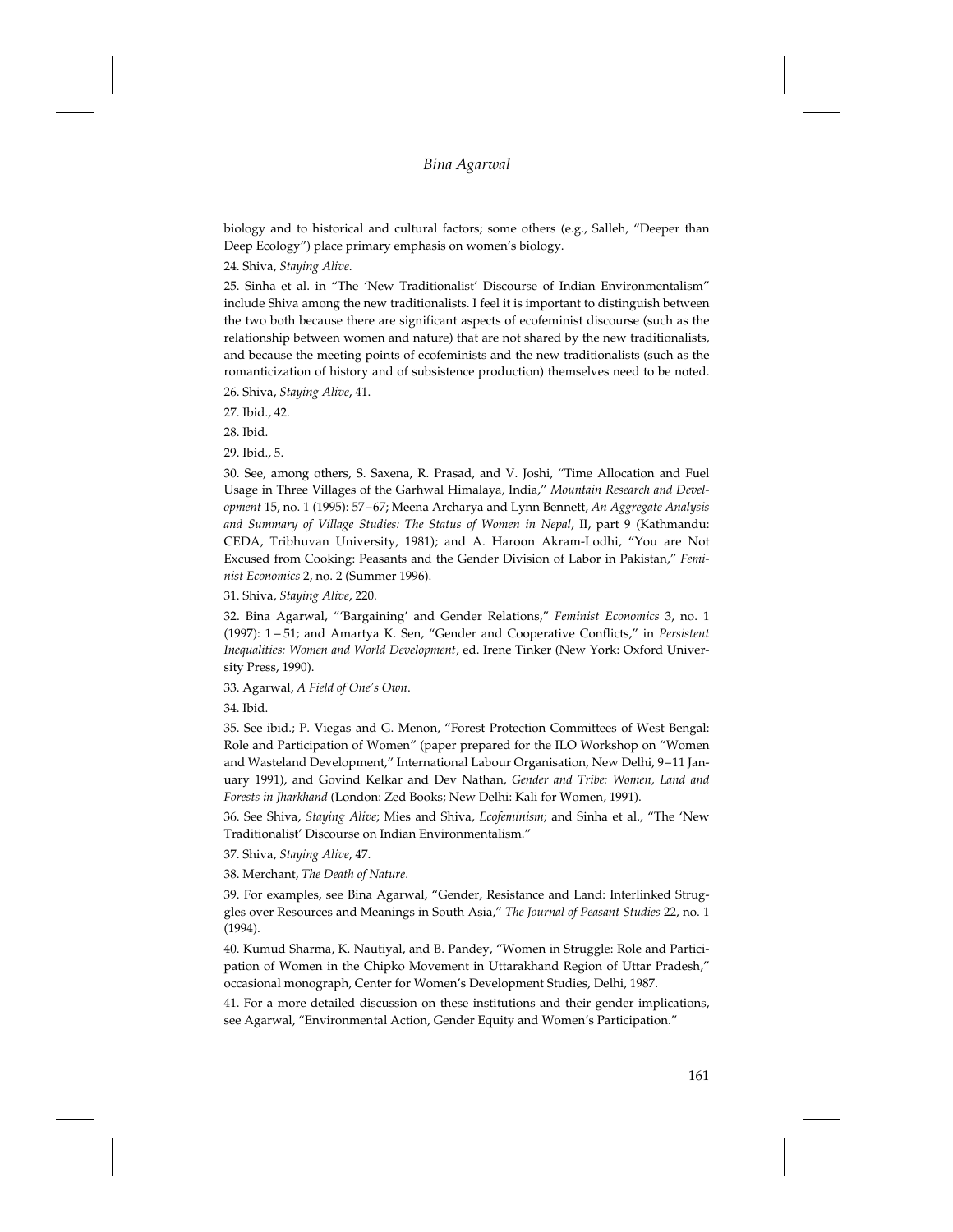42. See e.g., G. Raju, R. Vaghela, and M. S. Raju, *Development of People's Institutions for Management of Forests* (Ahemdabad: VIKSAT, 1993).

43. Urvashi Narain, "Women's Involvement in Joint Forest Management: Analyzing the Issues," draft paper, Ford Foundation, New Delhi, 1994; S. B. Roy et al., "Endogenous Development, Gender Roles in Participatory Forest Management" (Calcutta: IBRAD, 1992).

44. Madhu Sarin, "Regenerating India's Forest: Reconciling Gender Equity and Joint Forest Management," *IDS Bulletin* 26, no. 1 (1995); and Agarwal, "Environmental Action, Gender Equity, and Women's Participation."

45. Meera K. Shah and Parmesh Shah, "Gender, Environment and Livelihood Security: An Alternative Viewpoint from India," *IDS Bulletin* 26, no. 1 (1995): 80.

46. N. Singh and K. Kumar, *Community Initiatives to Protect and Manage Forests in Balangirand Sambalpur Districts* (New Delhi: Swedish International Development Agency, 1993).

47. P. Guhathakurta and K. S. Bhatia, *A Case Study on Gender and Forest Resources in West Bengal* (Delhi: World Bank, 1992).

48. Mencher, "Women's Work and Poverty."

49. Sarin, "Regenerating India's Forests," 90.

50. Ibid.

51. For elaboration, see Agarwal, "Environmental Action, Gender Equity, and Women's Participation."

52. Guhathakurta and Bhatia, "A Case Study on Gender and Forest Resources in West Bengal."

53. S. B. Roy et al., "Profile of Forest Protection Committees at Sarugarh Range, North Bengal," IBRAD Working Paper No. 16, 1993: 15–16.

54. Cited in Carla Britt, "Out of the Wood? Local Institutions and Community Forest Management in Two Central Himalayan Villages," draft monograph, Cornell University, Ithaca, N.Y., 1993, p. 146.

55. Narain, "Women's Involvement in Joint Forest Management"; also, personal observation in Gurajat, West India.

56. Madhu Sarin and C. Sharma, "Women's Involvement in Rehabilitation of Common Lands in Bicchiwara Block of Dungarpur District, Rajasthan," paper prepared for the ILO Workshop on "Women and Wasteland Development," International Labour Organisation, Delhi, January 1991; ISO/Swedforest, "Forests, People and Protection: Case Studies of Voluntary Forest Protection by Communities in Orissa" (New Delhi: Swedish International Development Agency, 1993).

57. ISO/Swedforest, "Forests, People and Protection," 46.

58. Agarwal, "The Gender and Environment Debate."

59. In specific terms, in my formulation of feminist environmentalism, I suggest that "women's and men's relationship with nature needs to be understood as rooted in their material reality, in their specific forms of interaction with the environment. Hence, insofar as there is a gender and class (/caste/race-) based division of labor and distribution of property and power, gender and class (/caste/race) structure people's interactions with nature and so structure the effects of environmental change on people and their responses to it....Ideological constructions such as of gender, of nature, and of the rela-